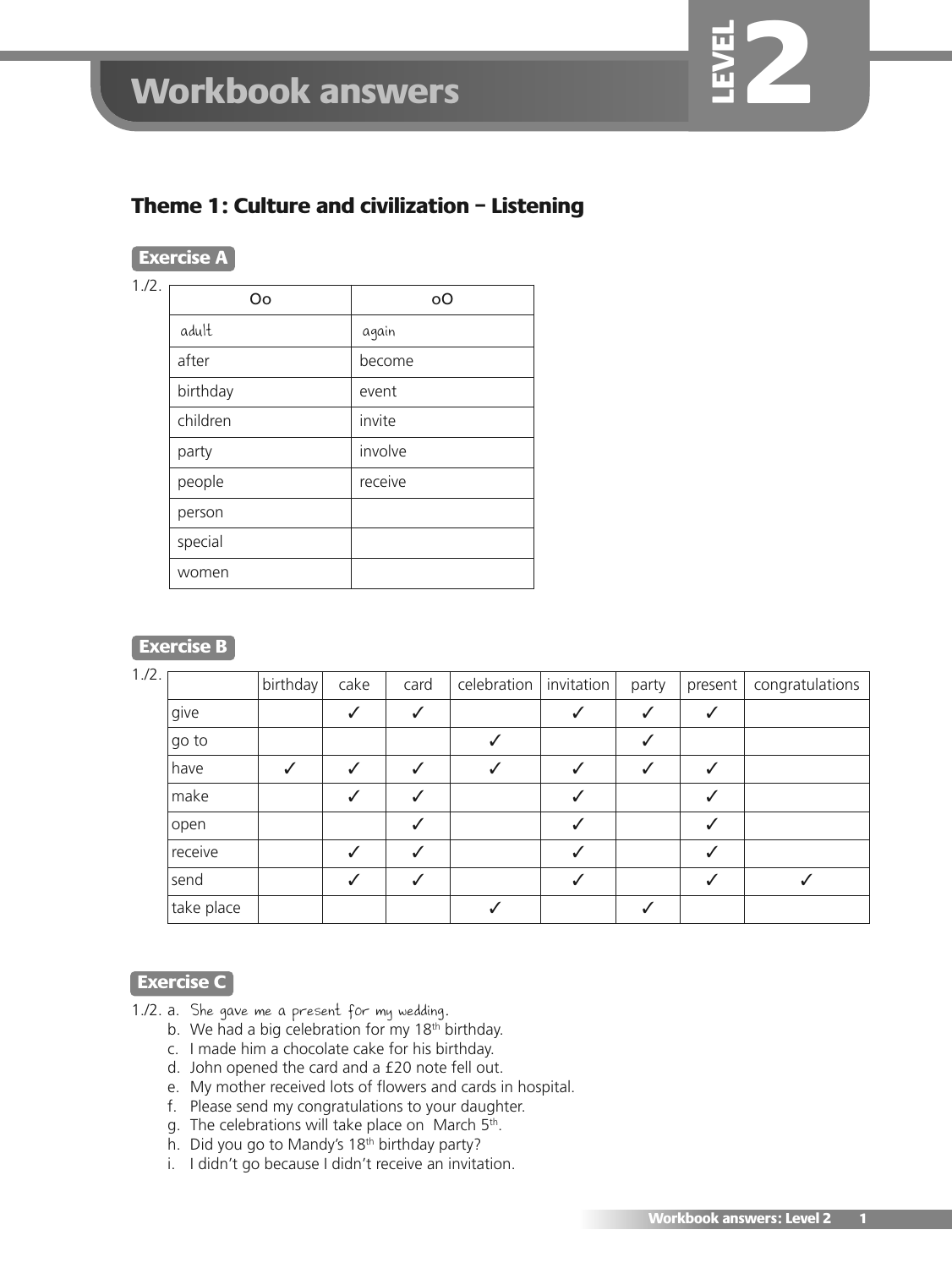- 1.–3. a. After lighting 16 candles, the girl sits on a chair.
	- b. After putting on special dresses, the girls go to the town hall.
	- c. After opening all his cards, John opened his presents.
	- d. After leaving school at 18, I went to university.
	- e. After doing the research for my assignment, I discussed it with my tutor.
	- f. After completing the application form, I went for an interview.
- 4./5. a. Before sitting on a chair, the girl lights 16 candles.
	- b. Before organizing some of his files, he tidied his desk.
	- c. Before starting work for a national paper, he worked on a local newspaper.
	- d. Before giving the reasons, I will give some examples.
	- e. Before starting the essay, organize the information into paragraphs.
	- f. Before changing the fuse, switch off the electricity.

### **Exercise E**

I am going to talk (1) (about) for a festival in Malaysia called *Hari Raya Aidilfitri*. It takes place  $(2)$  (on) in the first of Shawwal every year. It lasts (3) with / (for) three days. It is called *Hari Raya* (4) (because) and it is the 'king of days'. It is the day we give thanks to God for the end of Ramadan.

My family prepares for weeks (5)  $after$  (before) the festival. My father paints the house and puts money ( $6\overline{\text{sin}}$ ) in the envelopes for the little children. My mother cooks ketupat  $(7)$  in  $(at)$  home.

There  $(8)$  are) is lots of different events to celebrate Hari Raya. First, we go to the mosque early ( $9\overline{\text{in}}$ ) on the morning. We say prayers (10) (to) to the God. (11)  $(After)$  next that, we all visit my grandmother's grave. My father always says a prayer. Then, we go to my uncle's house. (12) (There) / It is money in colourful envelopes for me and my brothers and sisters.



### **Exercise F**

1./2.

| I'm going to talk to you today about a festival in $(1)$ $\frac{1}{\sqrt{2}}$ . The festival is called Seijin-no-hi, which   |
|------------------------------------------------------------------------------------------------------------------------------|
| means 'the coming of $(2)$ $\frac{age}{?}$ '. It is a very old $(3)$ $\frac{festival}{?}$ . It started at least 800          |
| years $(4)$ $\alpha$ go                                                                                                      |
| Coming of age is celebrated all around the $(5)$ world Coming of age means a child becomes                                   |
| an (6) $\alpha$ dult $\alpha$ . In some countries, it is only for boys or only for (7) $\alpha$ airls $\alpha$ . But in      |
| Japan, the festival is for $(8)$ <u>both</u> $\qquad \qquad$ . In some countries, children come of age at 18 or 16 or        |
| even $(9)$ 14 $\qquad \qquad$ In Japan, coming of age happens at 20 years (10) old                                           |
| Coming of age means different things in different (11) countries  In some countries, it means                                |
| you can drive a $(12)$ $\overline{\text{car}}$ in other countries, it means you can get $(13)$ $\overline{\text{married}}$ . |
| In Japan, it means you can vote $\dots$ and (14) $\_\text{smoke}$ $\_\cdot$ !                                                |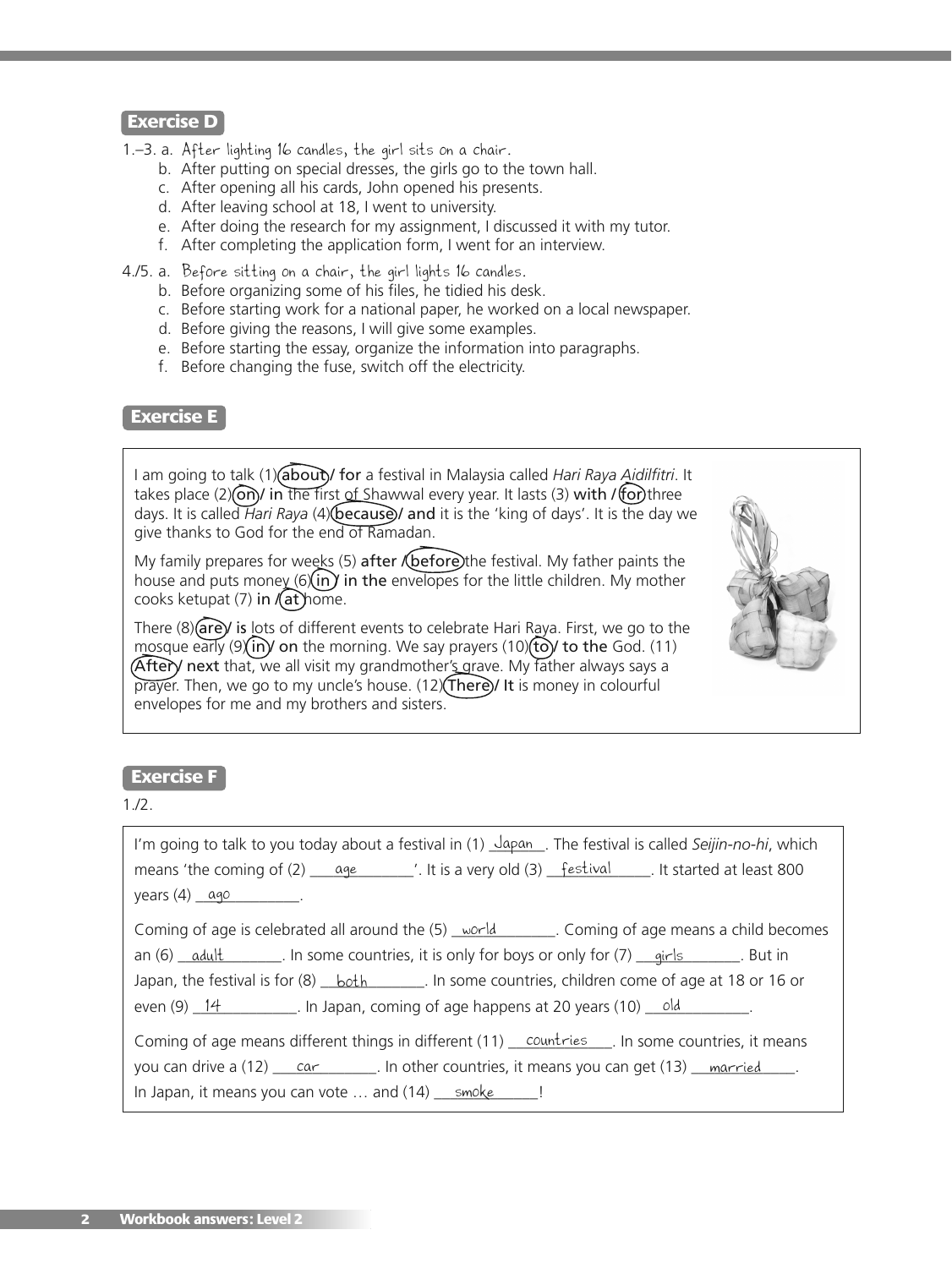# **Theme 1: Culture and civilization – Speaking**

## **Exercise A**

| $1.72.$ $\boxed{1.}$ luck | 8              | original |
|---------------------------|----------------|----------|
| 2. birth                  | 7              | name     |
| 3. special                | 5              | pass     |
| 4. sign                   | 6              | adult    |
| 5. card                   | 9              | each     |
| 6. candle                 | $\overline{4}$ | die      |
| 7. occasion               | $\overline{2}$ | Thursday |
| 8. symbol                 | 3              | present  |
| 9. people                 |                | culture  |
|                           |                |          |

# **Exercise B**

| $1 - 3$ . | nouns         | adjectives   |
|-----------|---------------|--------------|
|           | a. 'colour    | 'colourful   |
|           | b. 'culture   | 'cultural    |
|           | c. 'death     | 'dead        |
|           | d. e'vent     | e'ventful    |
|           | e. 'luck      | 'lucky       |
|           | f. 'marriage  | 'married     |
|           | g. 'origin    | o'riginal    |
|           | h. tra'dition | tra'ditional |
|           |               |              |

## **Exercise C**

- 1. a. Tell me where you live exactly./Tell me exactly where you live.
	- b. The party went on for nearly six hours.
	- c. I'm not sure about how many people were there. I think there were about 30.
	- d. Thanks for inviting me. I really enjoyed myself.
	- e. The lesson actually starts at 9.00./Actually, the lesson starts at 9.00.
	- f. The tickets are £10 each.
	- g. Originally, the building was a hotel but now it's a block of flats./The building was originally a hotel, but now it's a block of flats.
	- h. I completely agreed/I agreed completely with all the points in the meeting.
	- i. Susie and I went to the lecture together.
	- j. I think all the guests/the guests all enjoyed the party very much.
- 2. I think the every guests enjoyed the party very much.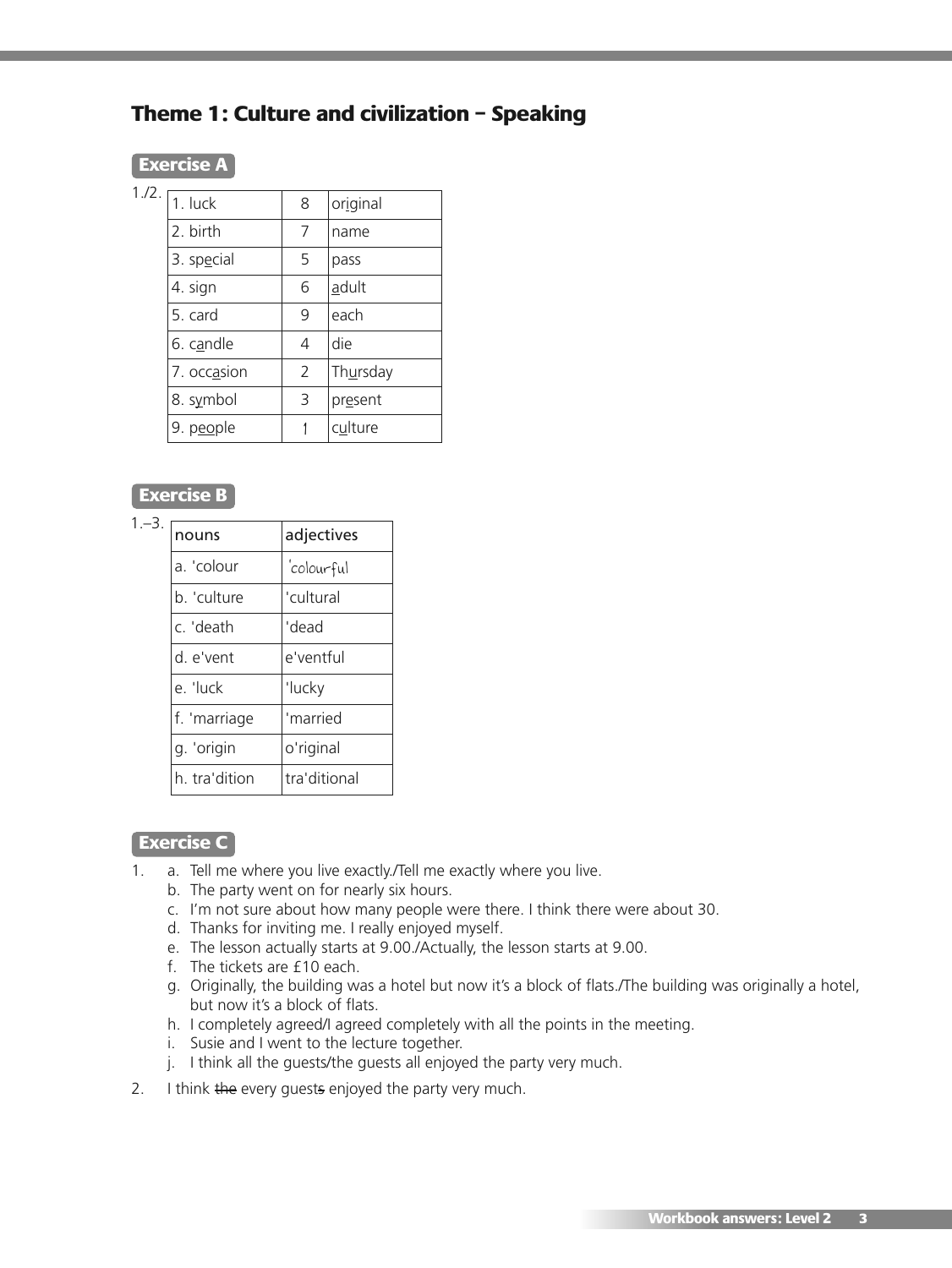- 1. This exercise isn't very difficult.
- 2. We aren't from the same country.
- 3. You don't need to bring your book to the next lesson.
- 4. Students can't bring laptops to the classroom.
- 5. There isn't a bus from the station to the university.
- 6. I don't send my aunt a birthday card every year.
- 7. This lecturer doesn't usually give handouts at the end of the lecture.
- 8. The student accommodation doesn't have Internet access.

## **Exercise E**

| 1.72. |               |                                 |                                        |
|-------|---------------|---------------------------------|----------------------------------------|
|       |               | echo                            | comment / question                     |
|       | 8             | Too big?                        | Yes, you're right.                     |
|       | 4             | Next month?                     | That's quite soon.                     |
|       | 5             | Your father?                    | What kind of car has he got?           |
|       | 7             | You don't enjoy it?             | Why not?                               |
|       | 9             | Nervous?                        | Well, go in your mother's car instead. |
|       |               | Your 18 <sup>th</sup> birthday? | What did you get?                      |
|       | $\mathcal{P}$ | A car?                          | I didn't know you could drive.         |
|       | 3             | You failed?                     | Oh, I'm sorry.                         |
|       | 6             | His new Mercedes?               | Wow!                                   |
|       |               |                                 |                                        |

# **Theme 1: Culture and civilization – Reading**

## **Exercise A**

| nouns              | verbs        |
|--------------------|--------------|
| a attraction       | attract      |
| b. competition     | compete      |
| c. connection      | connect      |
| d. decoration      | decorate     |
| e. exhibition      | exhibit      |
| f. congratulations | congratulate |
| g. recovery        | recover      |
| h. marriage        | marry        |
| i. procedure       | proceed      |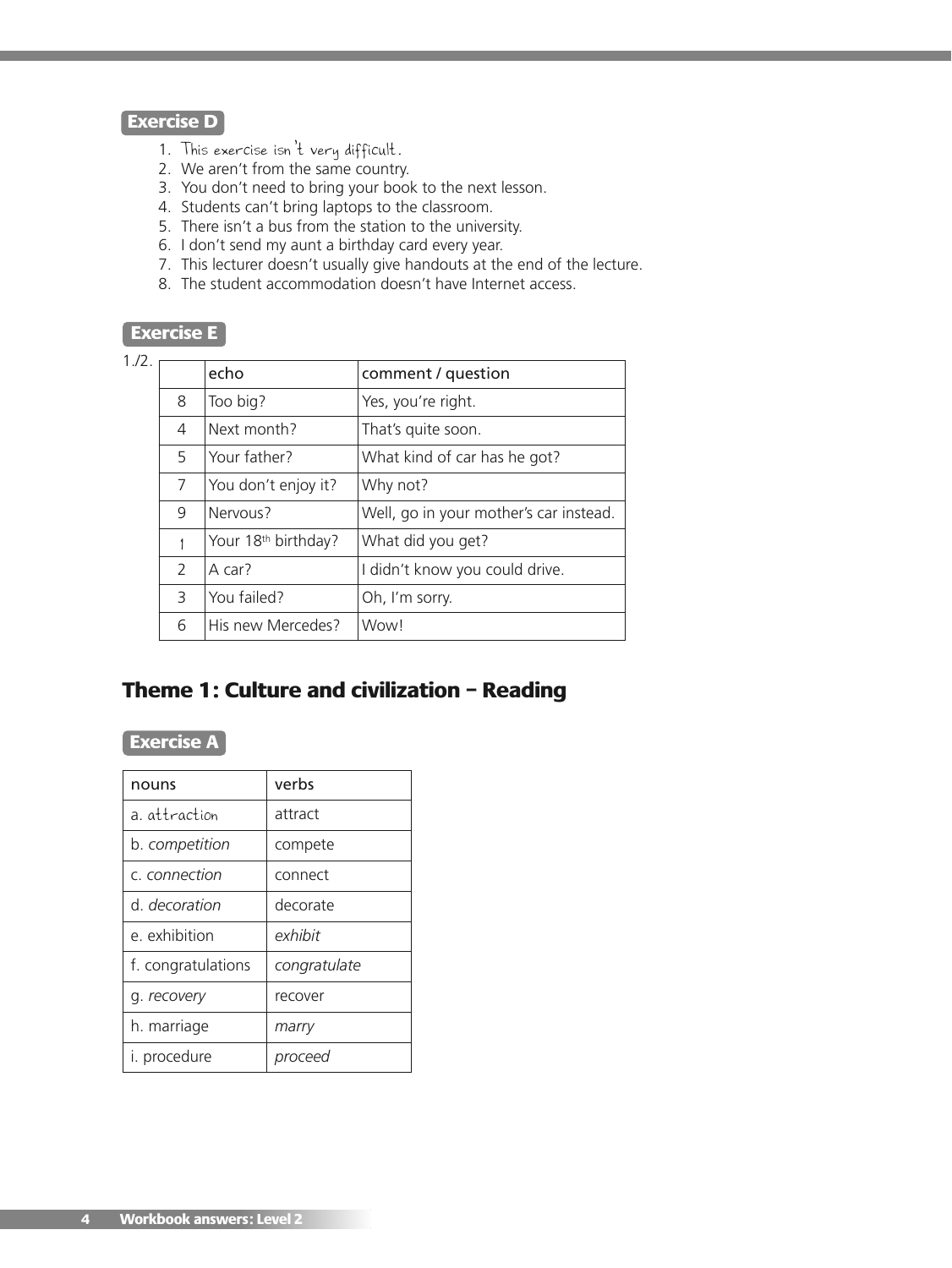# **Exercise B**

| ٦ |  |
|---|--|
|   |  |
|   |  |

|                                                         | verb | preposition |
|---------------------------------------------------------|------|-------------|
| a. Would you like to come to a party on Saturday?       |      |             |
| b. What's your flat like?                               |      |             |
| c. Do you like vegetarian food?                         |      |             |
| d. Do you look like your mother or your father?         |      |             |
| e. How do you like your coffee?                         |      |             |
| f. Who does your favourite singer sound like?           |      |             |
| g. What did your first day at university feel like?     |      |             |
| h. Can you play music as loud as you like in your room? |      |             |
| i. Is your mobile phone still like new?                 |      |             |

## 2. Answers depend on students.

# **Exercise C**

| The town              |                                     |                           |
|-----------------------|-------------------------------------|---------------------------|
| name                  | Siena                               | Negara                    |
| country               | Italy                               | Bali                      |
| location I            | south of Florence                   | western coast             |
| distance from capital | 200 kms                             | 50 kms                    |
| population            | 56,000                              | 34,000                    |
| industry              | banking/art                         | agriculture               |
| The festival          |                                     |                           |
| name                  | the Palio                           | none                      |
| type                  | horse race                          | bull race                 |
| age                   | 3,000 years                         | 100 years                 |
| date                  | 2 <sup>nd</sup> July<br>16th August | every 2 weeks<br>Sept-Oct |
| equipment             | none                                | a chariot                 |
| number of jockeys     |                                     | 40                        |
| distance              | 3 times around<br>the piazza        | 2 kms                     |
| speed                 |                                     | 50 kph                    |
| time                  | 7.30pm/<br>90 seconds               |                           |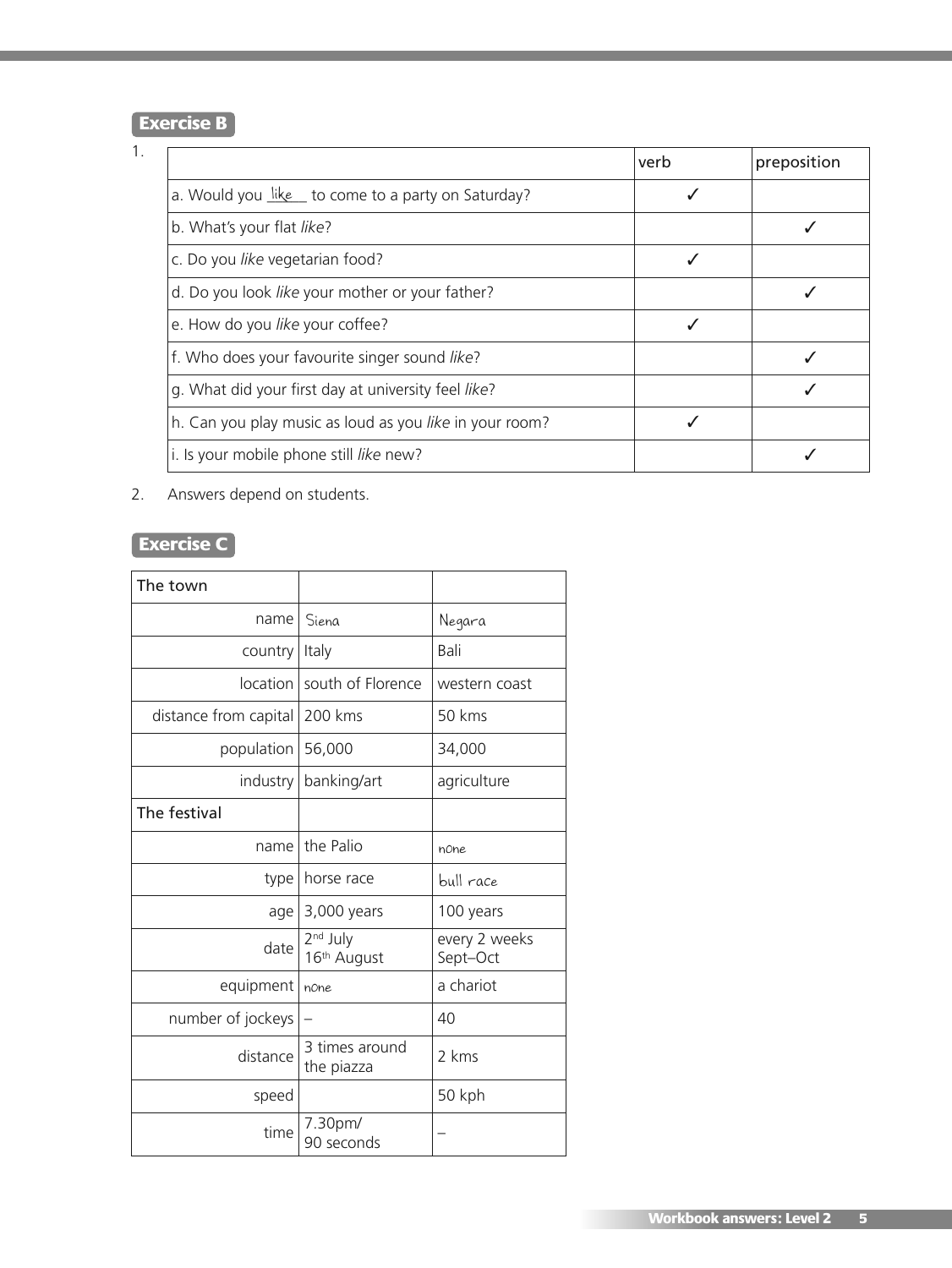The traditional events in Siena and Negara are very similar in some ways. They are both races and they both use (1) *animals*. Both events are very colourful and (2) *exciting*. But some people say they are similar in another way. They say these events are (3) *cruel* to the animals.

However, there are also quite a lot of differences. In the Palio, the race is short and (4) *fast* and uses only ten horses and (5) *riders*. In this small space in the centre of the town, the horses sometimes reach (6) *65 kph*. The whole race only takes (7) *90 seconds*. The Negara race is slower and longer. The race takes place on a track in a (8) *rice field*. The bulls often reach (9) *50 kph*. In the Negara bull race, each jockey has two bulls and (10) *a cart*. In Siena, of course, each jockey can only ride one (11) *horse* at a time!

Perhaps the biggest difference is the price of the tickets. In Siena, a ticket for a good seat for the main race costs about (12) *£180*. And in Negara? Well, a ticket there only costs about (13) *5p or £0.05*.

# **Theme 1: Culture and civilization – Writing**

#### **Exercise A**

| 1. The dance is <i>traditional</i> .                      |   |
|-----------------------------------------------------------|---|
| 2. Many people attend the <i>festival</i> each year.      | N |
| 3. People make special food for the event.                | А |
| 4. An official makes a speech at the end of the evening.  | N |
| 5. The dresses are made from colourful material.          | N |
| 6. The <i>original</i> celebration lasted for three days. | А |
| 7. Many rituals are linked with this occasion.            | N |
| 8. Celebrations have a very strong cultural importance.   | Д |

### **Exercise B**

Missing letter is 'u'.

- 1. around
- 2. costume
- 3. during
- 4. mosque
- 5. congratulate
- 6. tourist
- 7. influence
- 8. procedure
- 9. victorious
- 10. throughout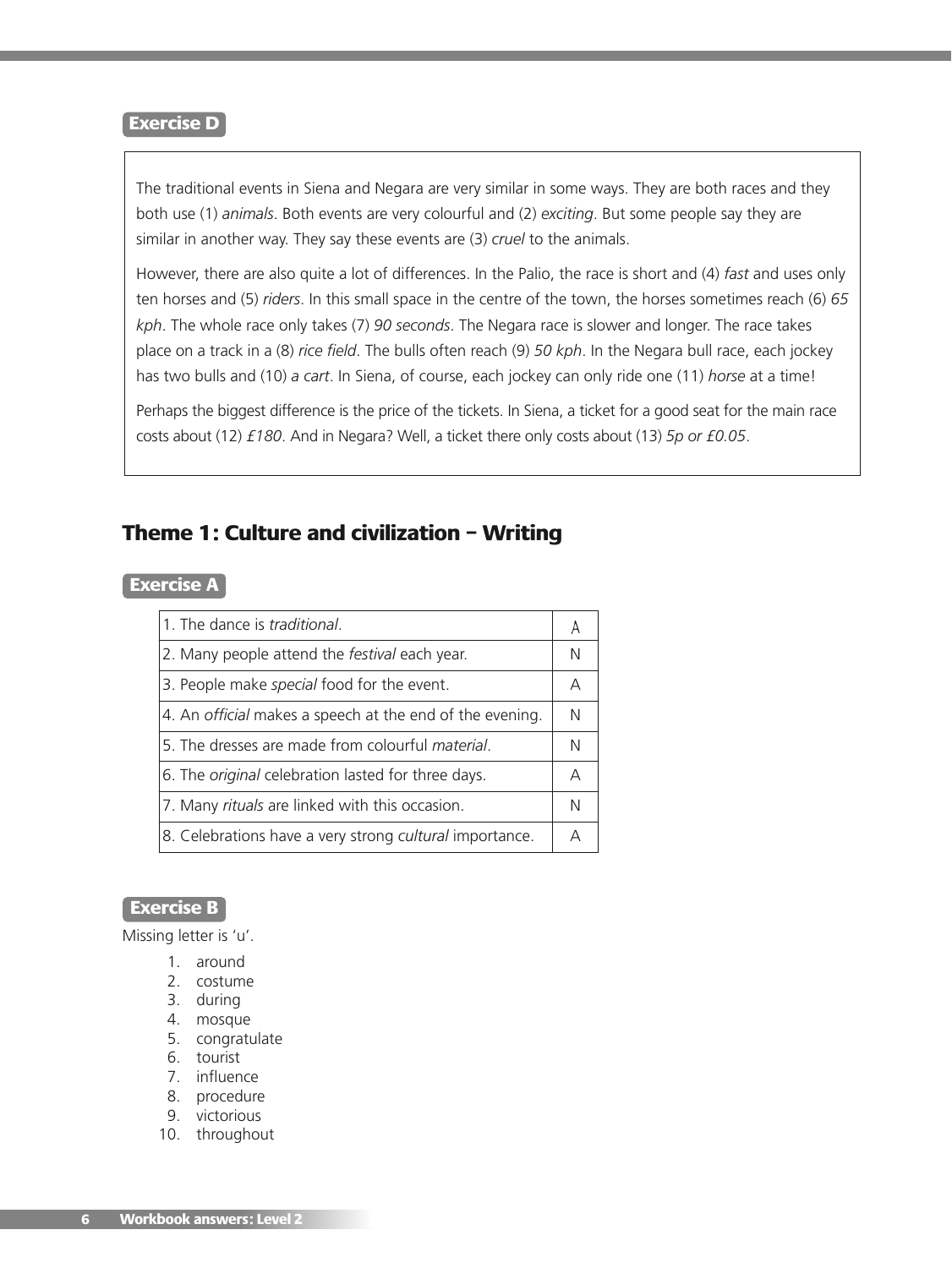# **Exercise C**

| 1. fast    | not eat and quickly                                               |
|------------|-------------------------------------------------------------------|
| 2. take    | last (a period of time) and remove                                |
| 3. mount   | small mountain and get onto a horse                               |
| 4. grow    | get bigger and raise crops                                        |
| 5. race    | large group of people and competition                             |
| 6. square  | area of a town with buildings on four sides and four-sided figure |
| 7. light   | not heavy and lamp                                                |
| 8. ring    | call on the telephone and circular piece of metal for the finger  |
| 9. present | now and gift                                                      |
| 10. figure | statue, person from history, number and diagram                   |



# **Exercise E**

1 **1 | PRAYER** 

- 1 .-4. Answers depend on students.
- 5. Nowadays …
- 6. In other countries …
- 7. Other people …
- 8. In other countries …
- 9. Other people …
- 10. Nowadays …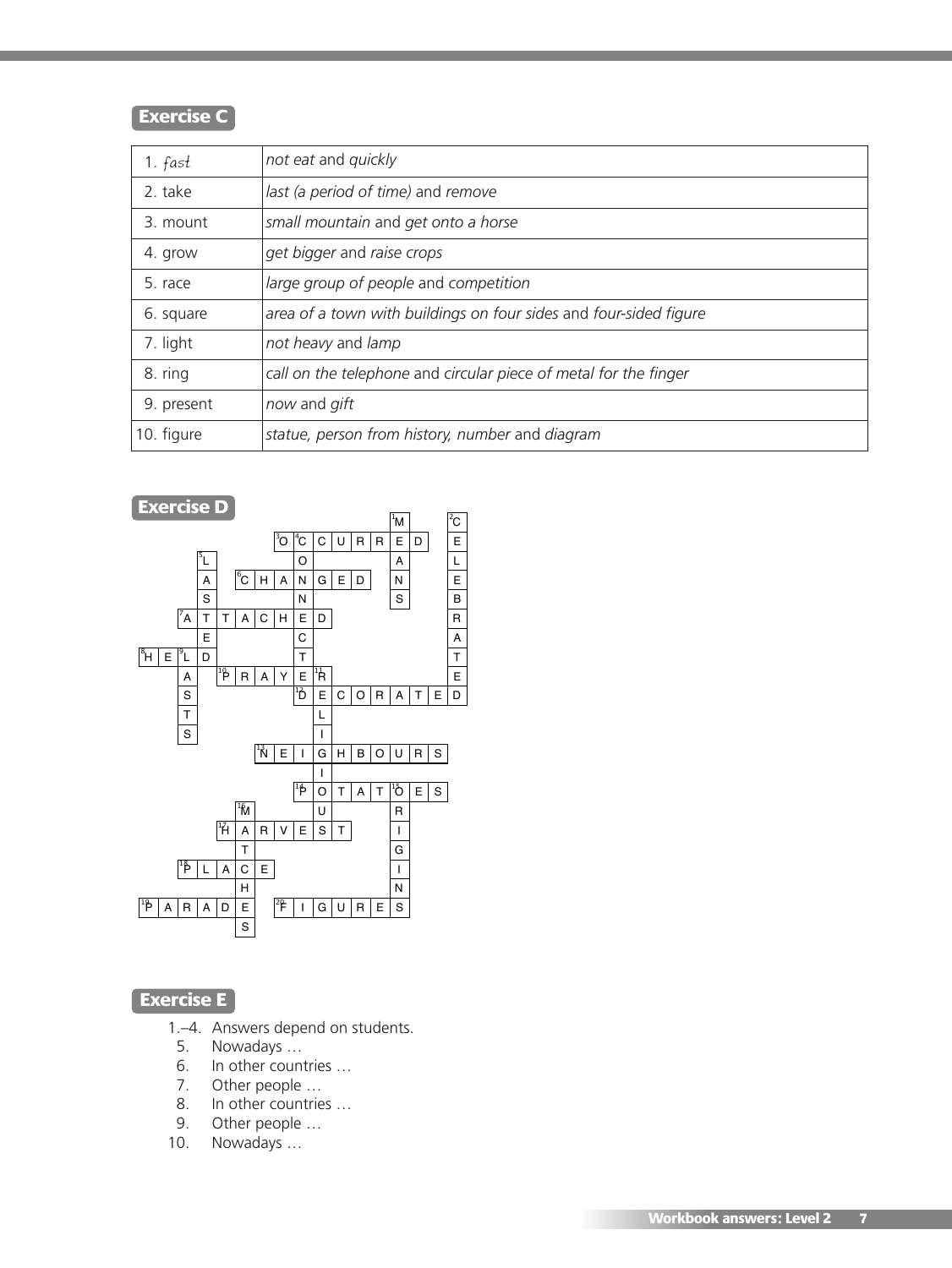### **Exercise F**

Answers depend on students.

### **Exercise G**

- 1. There is a fantastic kite festival every year in my town.
- 2. *It* is usually in the summer and *it* takes place near the beach.
- 3. *There* are usually about 200 kites.
- 4. *They* are all different colours, shapes and sizes.
- 5. *There* is a prize for the most beautiful kite.
- 6. *There* are many rules for the kites, for example *they* must not fly too high.
- 7. Many families come and watch the display. *It* is an event that lasts for several hours.
- 8. *There* is a kite festival every weekend of the year somewhere in the world.
- 9. Kite flying is popular in most countries. *It* is one of the fastest growing sports.
- 10. *There* is an international kite festival every year. *It* is on the second Sunday of October. Kite flyers in nearly every country of the world fly a kite. *It* is called 'One Sky One World'.

### **Exercise H**

Answers depend on students.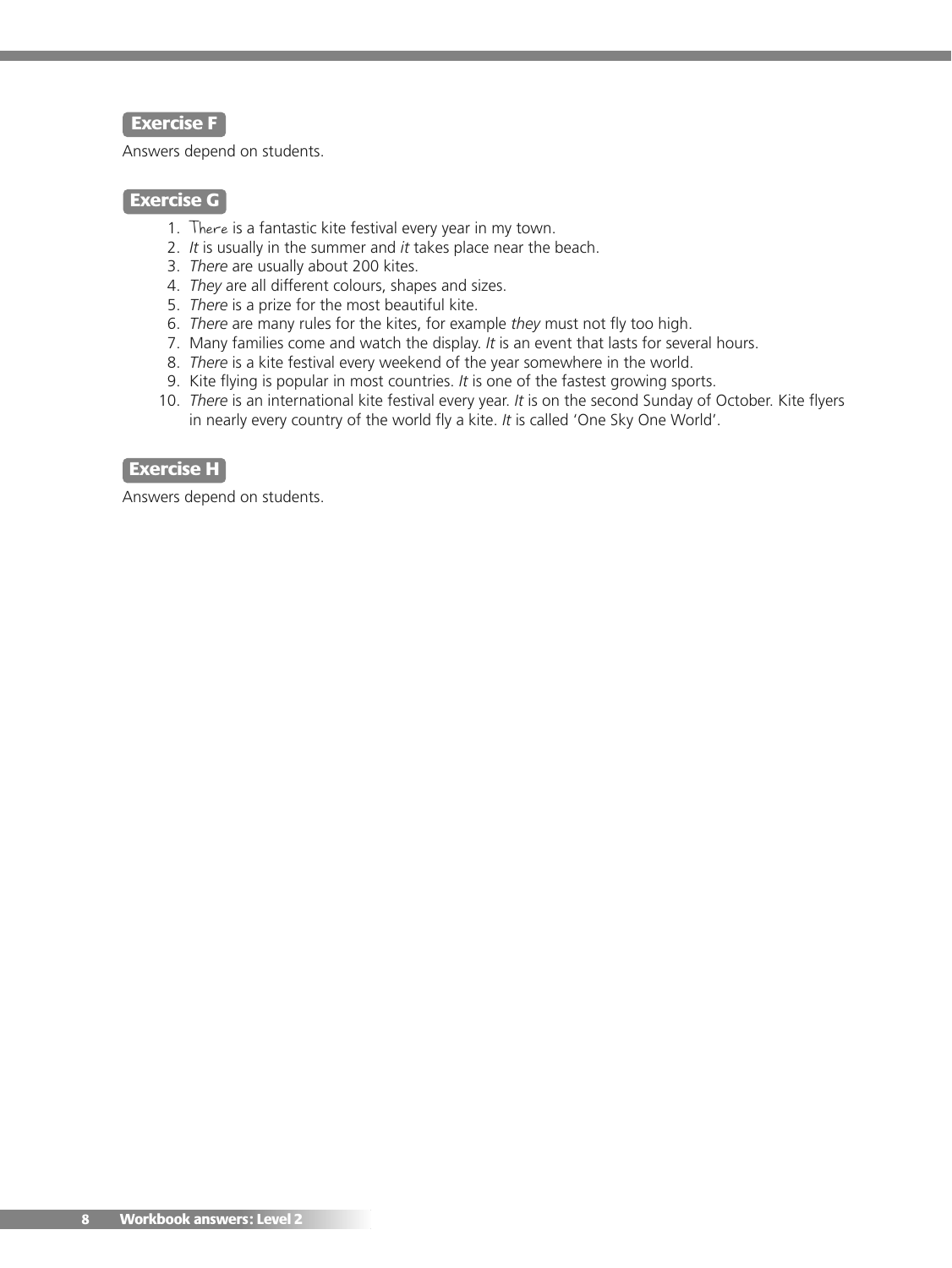# **Theme 2: Technology – Listening**

## **Exercise A**

1./2.

| 1. air    | 2  | after  |
|-----------|----|--------|
| 2. cart   | 6  | drove  |
| 3. first  | 5  | ground |
| 4. flight | 9  | human  |
| 5. power  | 4  | mind   |
| 6. road   | 7  | space  |
| 7. sail   | 8  | walk   |
| 8. source |    | wear   |
| 9. move   | 10 | petrol |
| 10. jet   | 3  | world  |

### **Exercise B**

Answers depend on students.

## **Exercise C**

1./2. a. The *invention* of the aeroplane was the most exciting of the 20<sup>th</sup> century.

- b. Who was the first person to *sail* around the world in a boat?
- c. In the old days, people *travelled* on foot or on horseback.
- d. In some parts of the world, farmers still use a horse and *cart* to take crops and vegetables to the market.
- e. Wind is a 'greener' power *source* than petrol.
- f. His new motorbike has a very powerful *engine*.
- g. Be careful when you go out. The *road* is very icy.
- h. What time is your *flight* to Hong Kong?
- i. She only *rode* her new bike once then forgot about it.
- j. No planes *flew* from Heathrow yesterday because of the bad weather.

## **Exercise D**

### 1./2. Word 1

- a. The farmer grows carrots in that *field*. (land used for growing crops)
- b. She is well known in the *field* of science. (a particular subject or activity that somebody works or is interested in)
- c. The sports *field* is down that road on the right. (a space used for the purpose mentioned)
- d. The *field* for the user's name is 20 characters. (part of a record that is a separate item of data)

#### Word 2

- a. They are building 12 new houses on that piece of *land* over there. (an area of ground)
- b. What time does the plane *land*? (to come through the air to the ground)
- c. I felt a few drops of rain *land* on my head. (to come through the air to settle on another object)
- d. Most of the *land* around here belongs to the Queen. (the area of ground that someone owns)

#### Word 3

- a. I need more *space* for all my books. (a place or area that is empty and available to use)
- b. The managing director has a personal parking *space*. (a place that is empty)
- c. It's a beautiful town with lots of green open *space*. (a large area of land with no building on it)
- d. Who was the first woman in *space*? (the area outside the Earth's atmosphere)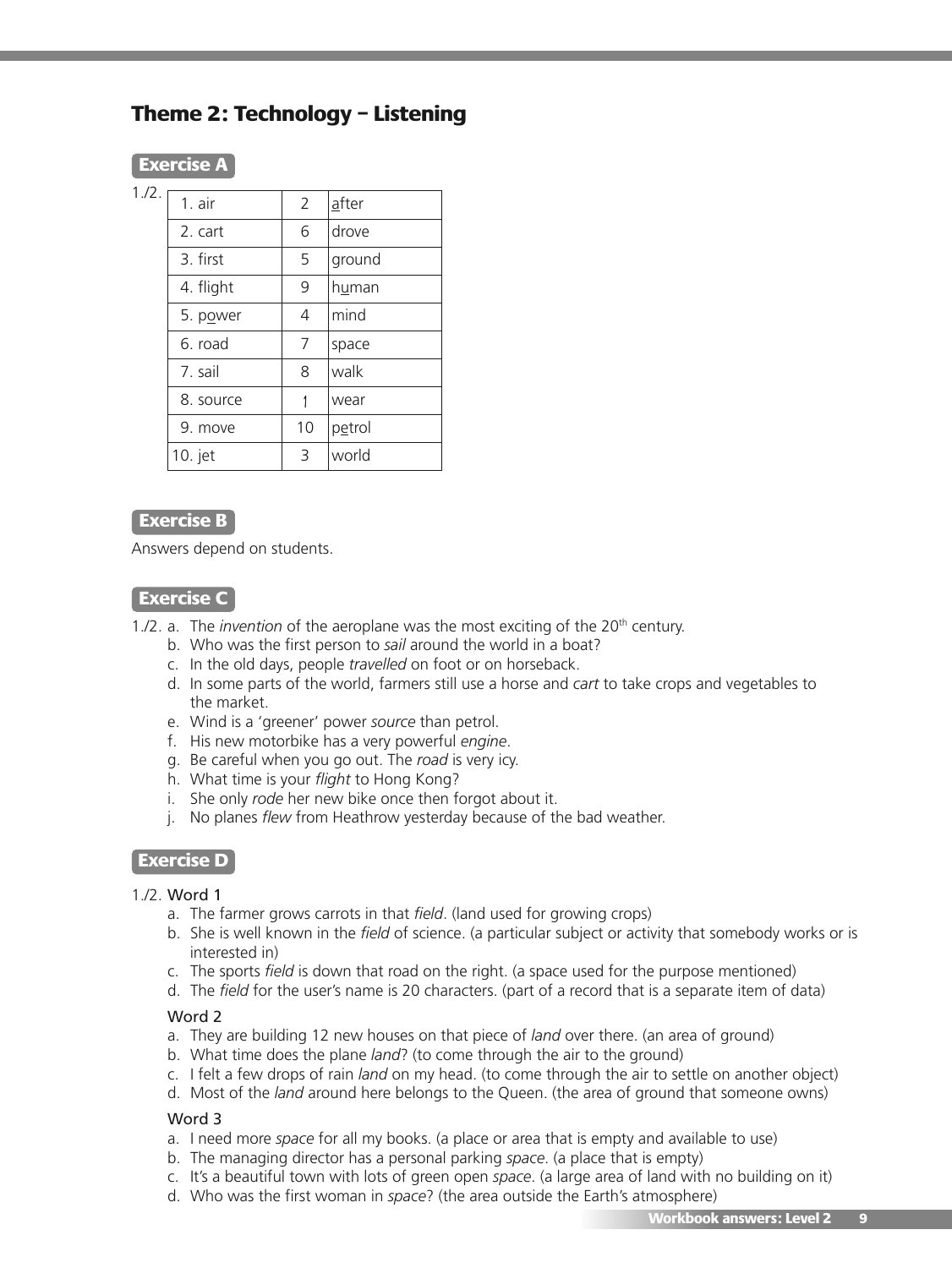#### Word 4

- a. Teenage gangs have too much *power* in this area of London. (the ability to control people or things)
- b. Wind *power* is replacing other energy sources in many areas. (the strength or energy contained in something)
- c. We need to find new ways to *power* cars. (to supply a machine or vehicle with the energy that makes it work)
- d. Germany is an important *power* in Europe. (a country with a lot of influence in world affairs)

#### Word 5

- a. The new high-speed trains will *travel* at over 400 kph. (to move at a particular speed)
- b. I would like to *travel* the world after university. (to go from one place to another)
- c. I didn't take the job because there was too much *travel*. (the act or activity of travelling)
- d. News *travels* fast. (to move at a particular speed)

#### Word 6

- a. The train driver saw the cow on the *track* and stopped just in time. (rails that a train moves along)
- b. The house is at the end of that *track*. (a rough path or road)
- c. There are only nine *tracks* on this CD. (a piece of music or song on a CD)
- d. I can't *track* the source for this quote. (to find something/somebody by using information, signs or marks)

## **Exercise E**

- 1./2. a. The Wright brothers flew the first plane in 1903.
	- b. The propeller plane lasted for nearly 30 years.
	- c. In 1970, an American aircraft company invented the jumbo jet.
	- d. On 12<sup>th</sup> April 1981, the first Space Shuttle took off from Florida.
	- e. The first carts with wheels appeared around 3500 BCE.
	- f. In October 1947, a jet plane flew faster than the speed of sound.
	- g. The greatest advance in the history of transport was the landing on the Moon.
	- h. More than 40 years ago, man stepped from his spacecraft onto the surface of the Moon.

### **Exercise F**

- 1. a. jet plane
	- b. jumbo jet
	- c. helicopter
	- d. rocket
	- e. Space Shuttle

| 2. | 1961 | A man went into space in a rocket.          |
|----|------|---------------------------------------------|
|    | 1903 | The first flight of a plane with an engine. |
|    | 1910 | The invention of the first helicopter.      |
|    | 1926 | The invention of the first rocket.          |
|    | 1930 | The invention of the jet engine.            |
|    | 1970 | The invention of the jumbo jet.             |
|    | 1976 | The invention of the Space Shuttle.         |
|    |      |                                             |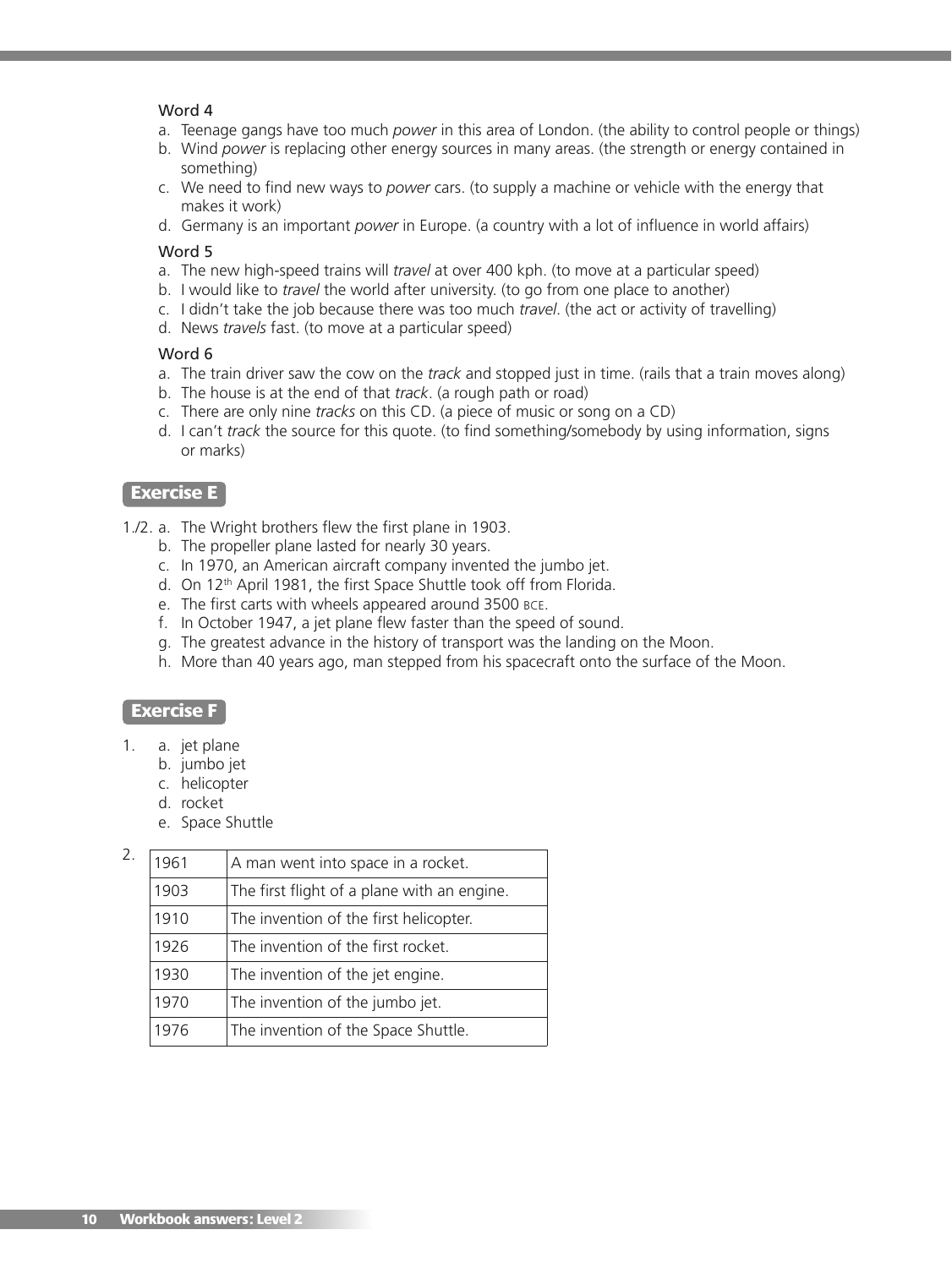# **Theme 2: Technology – Speaking**

# **Exercise A**

| $1 - 3$ . |                  |              |
|-----------|------------------|--------------|
|           | ~al adjective    | noun         |
|           | a. alpha'betical | 'alphabet    |
|           | b. e'lectrical   | elec'tricity |
|           | c. in'dustrial   | 'industry    |
|           | d. me'chanical   | me'chanic    |
|           | e. 'personal     | 'person      |
|           | f. 'physical     | 'physics     |
|           | g. 'practical    | 'practice    |
|           | h. 'punctual     | punctu'ality |
|           | i, resi'dential  | 'residence   |
|           |                  |              |

4. *Material* can be a noun or an adjective.

# **Exercise B**

- 1./2. a. son  $/(sun)$ 
	- b. break / brake
	- c. *(male)* mail
	- d. right / write
	- e. Know/ no
	- f. wear / where
	- g. (new)/ knew
	- h. Cor/four
	- i. wood / would
	- j. weak/week
	- k. wait/weight

# **Exercise C**

| a. I was late for the bus so I ran as fast as I could.     | $\epsilon$ | flow              |
|------------------------------------------------------------|------------|-------------------|
| b. The buses don't run on a Sunday.                        |            | last              |
| c. My mother runs a restaurant in the town centre.         |            | manage            |
| d. My computer is <i>running</i> very slowly this morning. | b          | operate a service |
| e. Save water; don't leave the tap running.                | a          | use legs          |
| f. My mobile phone contract runs for another month.        |            | work              |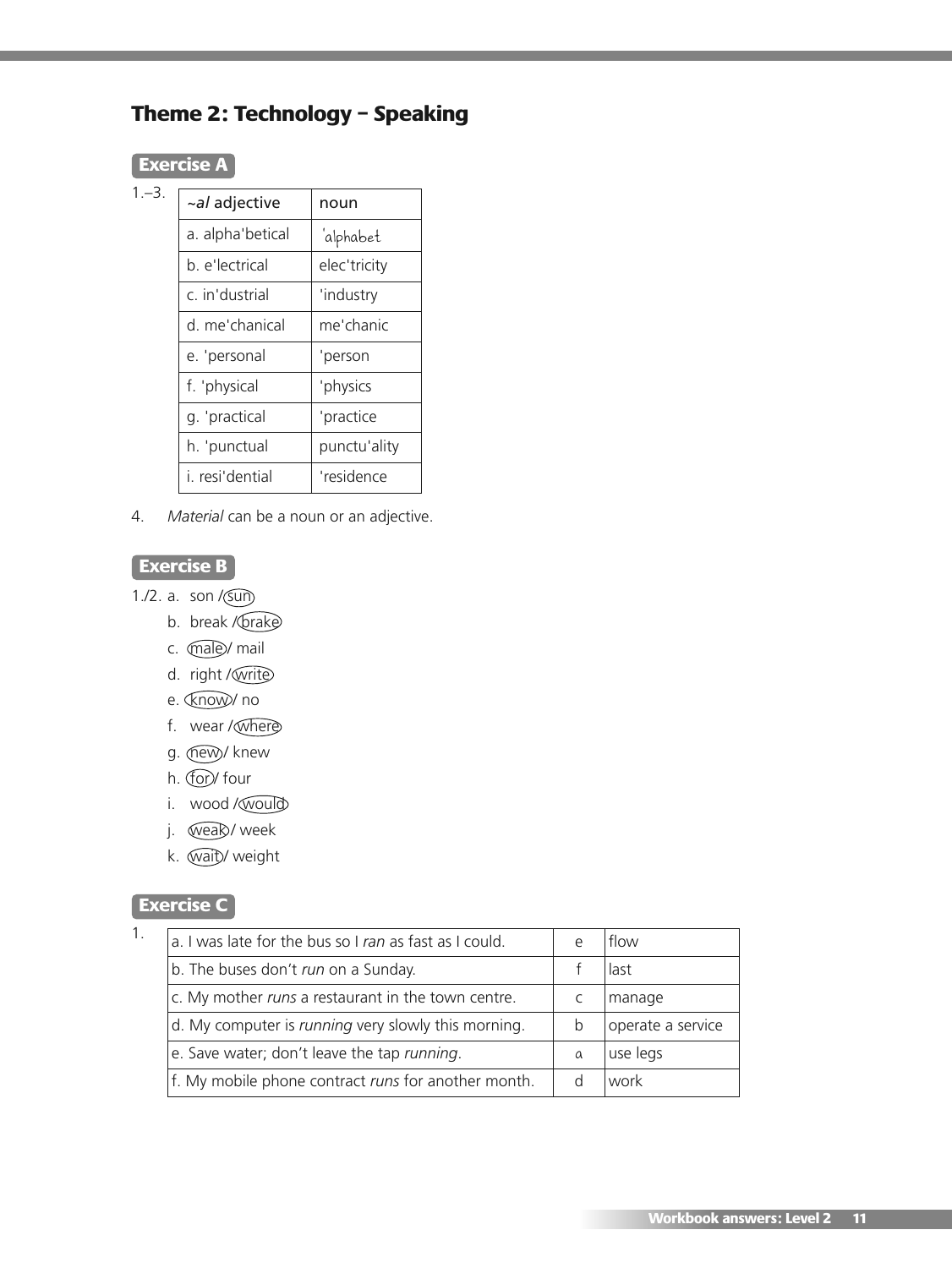- 2. a. I ran *after* the bus but it didn't stop.
	- b. He was only 15 when he ran *away* from home.
	- c. The little girl was run *over* by a car.
	- d. I ran *into* my friend in the shopping mall. We were really surprised to see each other.
	- e. I'm afraid I've run *out* of coffee but I've got tea.
	- f. Sorry I'm late. My lecture ran *over*.
- 3. Answers depend on students.

1.

| no.           | question                                        |
|---------------|-------------------------------------------------|
| 4             | Can you give me an example?                     |
|               | Could you help me with my project on inventors? |
| $\mathcal{P}$ | Have you got any good ideas?                    |
| 5             | Pardon? When did she invent it?                 |
| 6             | Sorry, but what's a streetcar?                  |
| 3             | Sorry? Did you say women inventors?             |
| 7             | Why did he do that?                             |

### **Exercise E**

- 1. a. Did you know that Mary Anderson invented windscreen wipers in 1903?
	- b. Apparently she was on a streetcar in New York.
	- c. It seems it was snowing.
	- d. The driver stopped the streetcar because he could not see the road.
	- e. The driver brushed the snow off the windows.
	- f. According to my research, everyone laughed at the idea at first.
	- g. Did you know the first wipers were mechanical?
	- h. They were rubber blades attached to an arm.
	- i. Apparently, a few years later an automatic wiper was invented.
	- j. Very soon, all cars, buses and streetcars had wipers.

### **Exercise F**

Answers depend on students.

# **Theme 2: Technology – Reading**

### **Exercise A**

2.

1. Answers depend on students.

| order | the Solar System |
|-------|------------------|
| 5     | Jupiter          |
|       | Mars             |
|       | Mercury          |
| 8     | Neptune          |
|       | Pluto            |

| order | the Solar System |
|-------|------------------|
| 6     | Saturn           |
| 3     | the Earth        |
|       | the Moon         |
|       | Uranus           |
|       | Venus            |

Note: remember the Moon isn't actually part of the Solar System.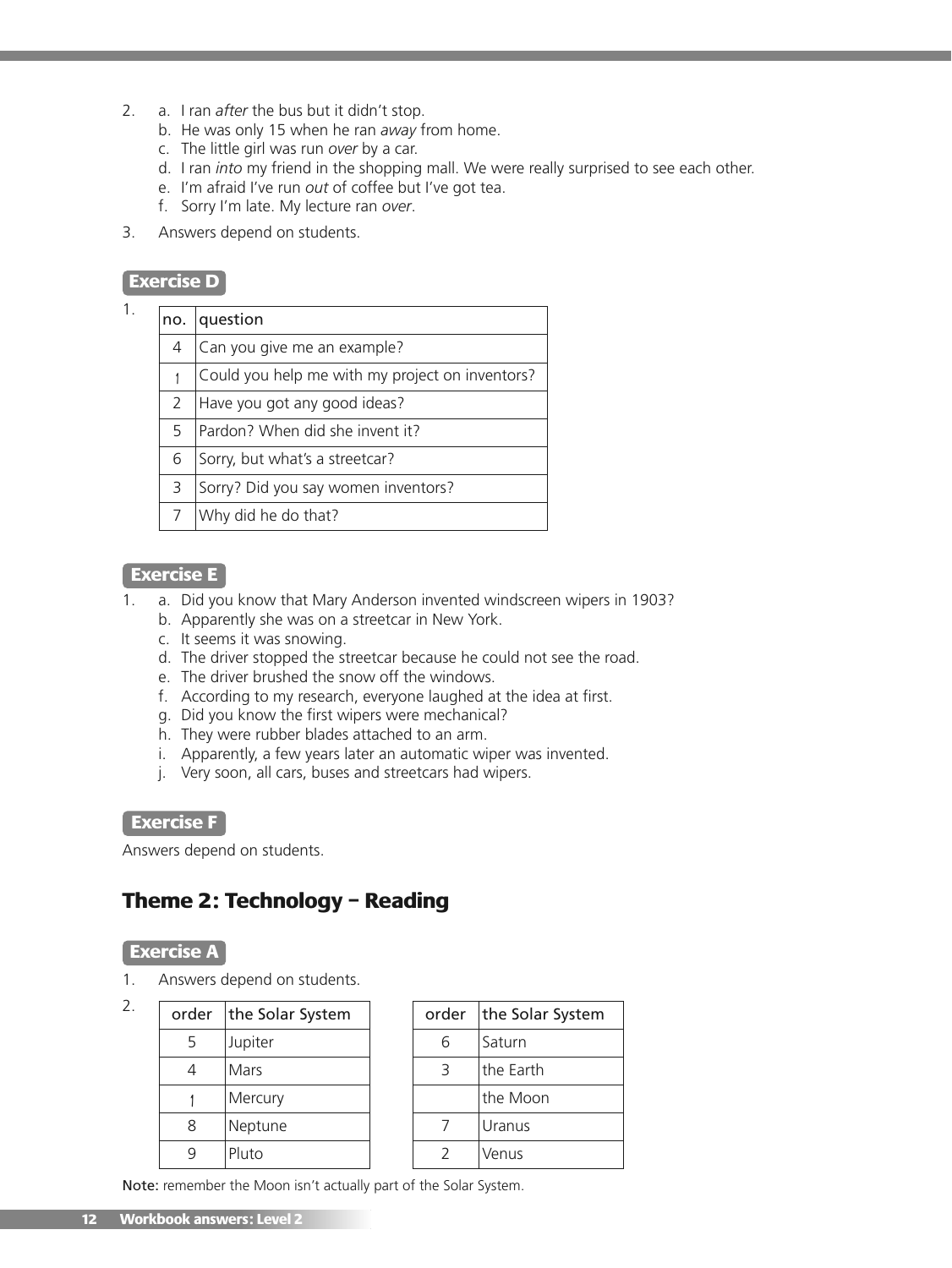## **Exercise B**

1.

| infinitive | past tense | infinitive | past tense | infinitive | past tense |
|------------|------------|------------|------------|------------|------------|
| become     | became     | fly        | flew       | light      | lit        |
| blow       | blew       | qo         | went       | make       | made       |
| build      | built      | hit        | hit        | put        | put        |
| come       | came       | know       | knew       | send       | sent       |
| drive      | drove      | lead       | led        | take       | took       |
|            |            |            |            |            |            |

- 2. a. The Chinese made rockets from gunpowder.
	- b. Their invention *led* to space travel.
	- c. Arab traders *took* gunpowder to Europe.
	- d. The Europeans *put* gunpowder in cannons.
	- e. A German scientist, Werner von Braun, *built* a long-distance rocket.
	- f. Von Braun *became* director of the American Missile Programme.
	- g. The first astronauts *went* up in a rocket.
	- h. They *came* back in a small capsule.

### **Exercise C**

| 1. When was gunpowder invented?                                       | 800 BCF                  |
|-----------------------------------------------------------------------|--------------------------|
| 2. When did Arab traders introduce gunpowder to Europe?               | 13 <sup>th</sup> century |
| 3. When did the Germans invent a rocket?                              | 1934                     |
| 4. When did the Germans attack London with a rocket?                  | 1944                     |
| 5. When did von Braun go to America?                                  | 1945                     |
| 6. When did the Russians use a rocket to send a satellite into space? | 1957                     |
| 7. When did a dog go into space?                                      | 1957                     |
| 8. When did the first woman go into space?                            | 1963                     |
| 9. When did the Americans launch the first Space Shuttle?             | 1981                     |
| 10. When did the Space Shuttle accidents happen?                      | 1986 / 2003              |

#### **Exercise D**

- 1. Gunpowder *was invented* by the Chinese about 1,200 years ago.
- 2. The film *Avatar was directed* by James Cameron.
- 3. The lost children *were found* near the playground.
- 4. How *was* the car *damaged* in the accident?
- 5. Not many ships *are made/manufactured* in the UK nowadays.
- 6. Greenhouse gases and pollution *are produced* by petrol engines.
- 7. The Internet *is used* regularly by about 35 million people in the UK.
- 8. Your assignment *is written* well. You will get a good mark for it.
- 9. The best spaghetti *is made* in Italy. I always buy Italian spaghetti.
- 10. All the clothes in the fashion show *were designed* by the art students.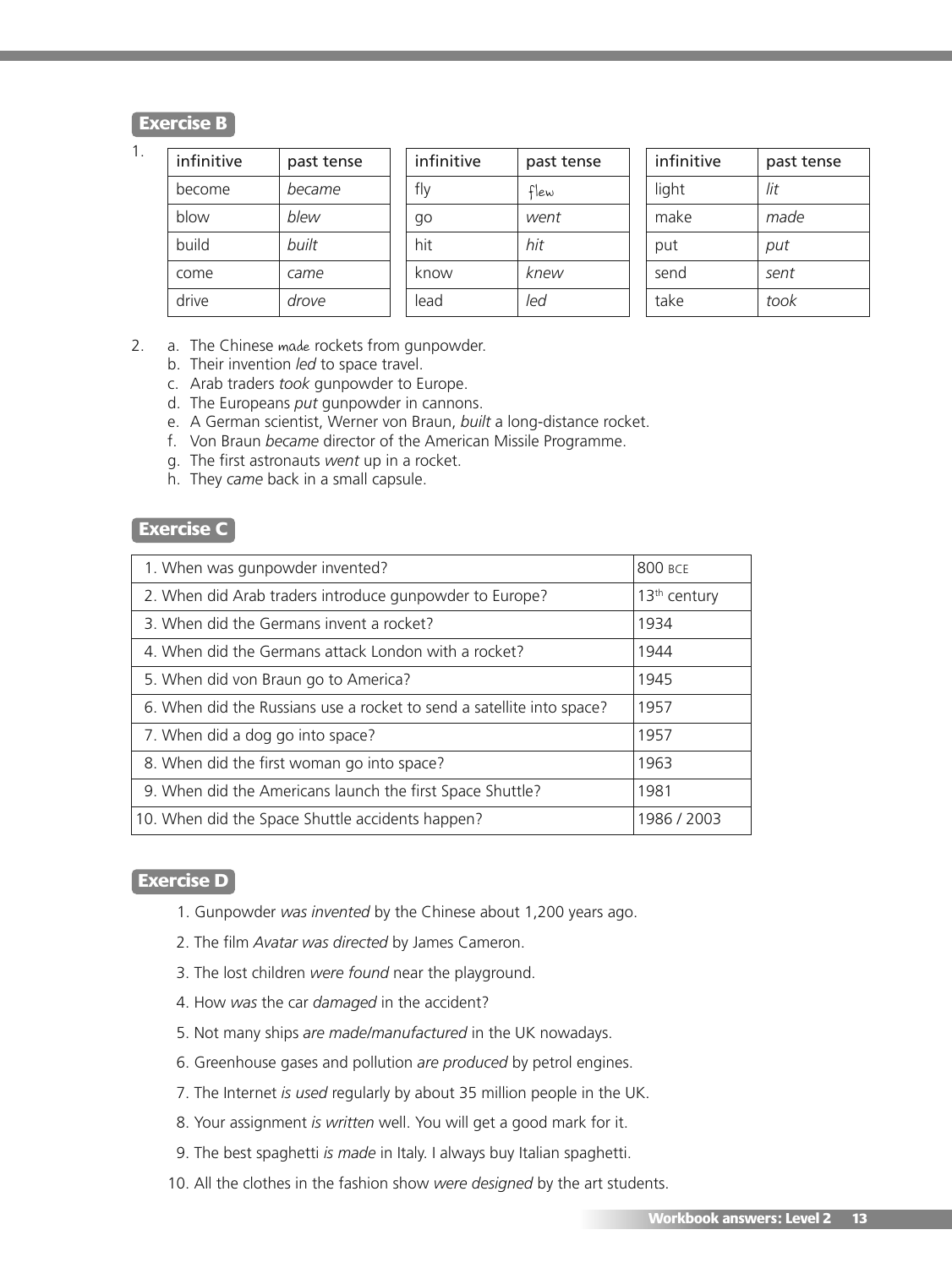## **Exercise E**

Answers depend on students.

## **Exercise F**

| 1. The invention of the rocket made             | 8 | a reduction in space exploration.        |
|-------------------------------------------------|---|------------------------------------------|
| 2. The end of the Second World War led to       | 4 | an expensive problem for the US.         |
| 3. The work of von Braun was                    |   | space travel possible.                   |
| 4. The loss of the space rocket each flight was | 5 | the cost of space exploration.           |
| 5. The use of the Shuttle reduced               |   | the destruction of the Shuttle.          |
| 6. The explosion of the Challenger resulted in  | 6 | the suspension of the Shuttle programme. |
| 7. The damage to Columbia's heat shield caused  | 3 | very important for US space exploration. |
| 8. The loss of interest in space has led to     |   | Ivon Braun's move to the USA.            |

## **Exercise G**



#### $2,-4.$ **The first woman in space**

Valentina Tereshkova was born in Russia on 6<sup>th</sup> March 1937. In 1963, she became the first woman to fly in space, aboard a rocket called *Vostok 6*.

 $\_6$ 

Valentina's <u>father</u> (was)a tractor driver and her mother worked in a textile factory. After school, Valentina worked in a factory and studied engineering by correspondence course.

 $\frac{4}{\sqrt{2}}$ 

In 1962, she joined the female cosmonaut programme. Eour hundred women wanted to join the programme but only five were successful. Valentina was the only one who later completed a space mission.

 $\overline{\phantom{2}}$ 

During the 70.8-hour flight, <u>she orbited</u> the Earth 48 times <sub>.</sub> It was not until 1982 that a second woman flew into space.

 $\frac{1}{\sqrt{1-\frac{1}{2}}}$ 

In 1977, <u>she</u> ceceived a doctorate in engineering . She never flew again, but she did become an important spokesperson for the Soviet Union. She is now head of the Russian Government's Centre for International Scientific and Cultural Co-operation.

 $\frac{3}{2}$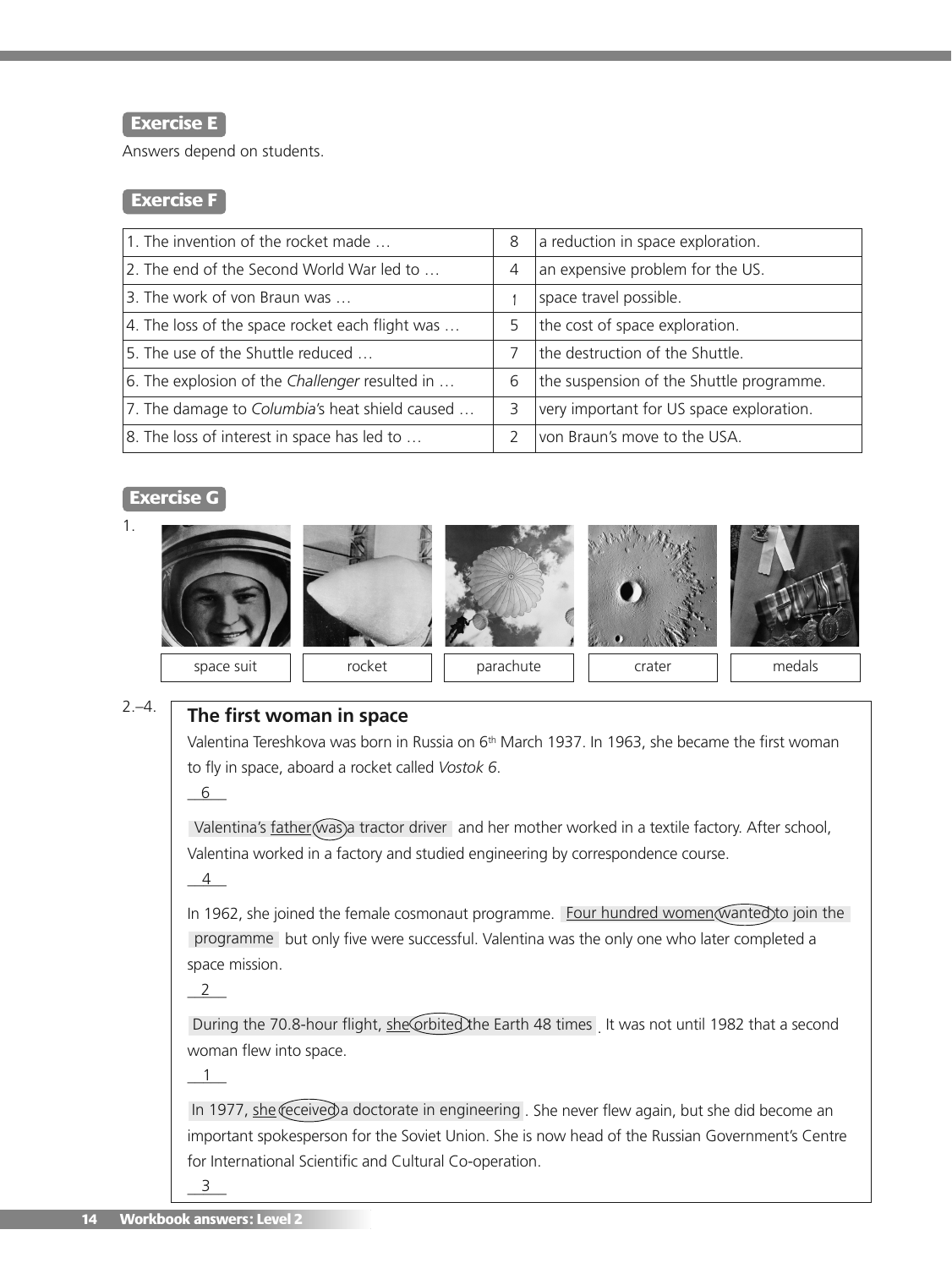Their first child, <u>a daughter called Elena,</u>(was)born in 1964 . Scientists in the USSR were very interested in her because she was the first child born to astronauts. Elena later went on to become a doctor.

 $\_$  5

She has (received the United Nations Gold Medal of Peace . In 2000, she won the Greatest Woman Achiever of the Century award in London. In addition, she also has one very special award that she has never seen; a crater on the far side of the Moon is named 'Tereshkova'.

# **Theme 2: Technology – Writing**

| 1. | vehicle    | noun    | start    | move  | end     | person in charge | other people |
|----|------------|---------|----------|-------|---------|------------------|--------------|
|    | a. plane   | flying  | take off | fly   | land    | pilot            | passenger    |
|    | b. car     | driving | get in   | drive | get out | <i>driver</i>    | passenger    |
|    | c. ship    | sailing | embark   | sail  | dock    | captain          | sailors      |
|    | d. shuttle | flying  | launch   | fly   | land    | commander        | <b>crew</b>  |
|    | e. bicycle | riding  | get on   | ride  | get off | cyclist          |              |
|    | f. horse   | riding  | get on   | ride  | get off | rider            |              |

# **Exercise A**

2. Answers depend on students.

## **Exercise B**

1./2. Answers depend on students.

### **Exercise C**

## **Development of the invention**

In 1952, at Union Carbide, Edith began a 42-year career in research. (1) *She* joined the silicone chemistry department. In 1956, (2) *she* invented a method of changing petroleum into gasoline. Petroleum is found in the earth as crude oil but (3) *it* cannot be used because (4) *it* is too heavy. First, chemists must divide (5) *it* into separate parts. (6) *They* use a kind of molecule to do (7) *it*, called a zeolite.

## **Uses of the invention**

Zeolites are now an essential part of everyday life. (8) *They* produce every litre of petrol in (9) *your* car. (10) *They* clean and dry domestic gas for heating and cooking. (11) *They* stop the liquids in (12) *your* fridge and air conditioning from freezing. (13) *They* are in (14) *your* washing-up liquid and cleaning materials. Edith's invention has made gasoline production cleaner, safer and more efficient. (15) *It* is also used to help purify, or clean, water and the environment.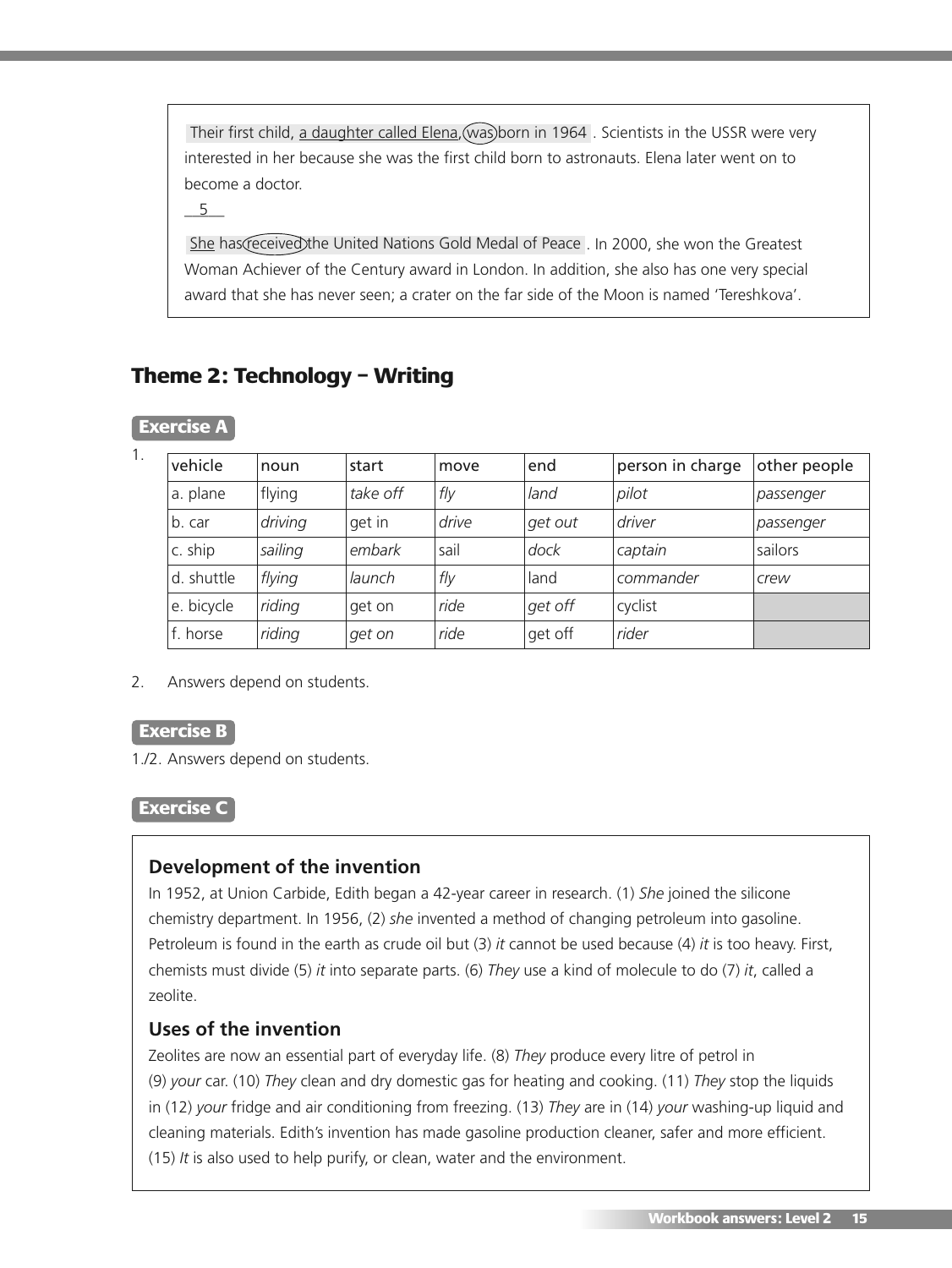## **Later life and achievements**

(1) *In* the 1960s, Edith was also involved (2) *in* the early research (3) *of laser* technology. (4) *For* this work, scientists needed a large supply (5) *of* perfect, big crystals. Real crystals, (6) *for* example, diamonds and emeralds, were too expensive. Using zeolites once again, Edith helped develop a process (7) *for* making synthetic emeralds. These emeralds were so good that many jewellery shops started (8) *to* sell them.

(9) *In* 1985, Flanigen and her team had won more than 30 patents. (10) *In* 1992, Edith won the highest award (11) *for* work (12) *in* the field (13) *of* chemistry – the Perkin Medal. She was the first woman (14) *to* win this.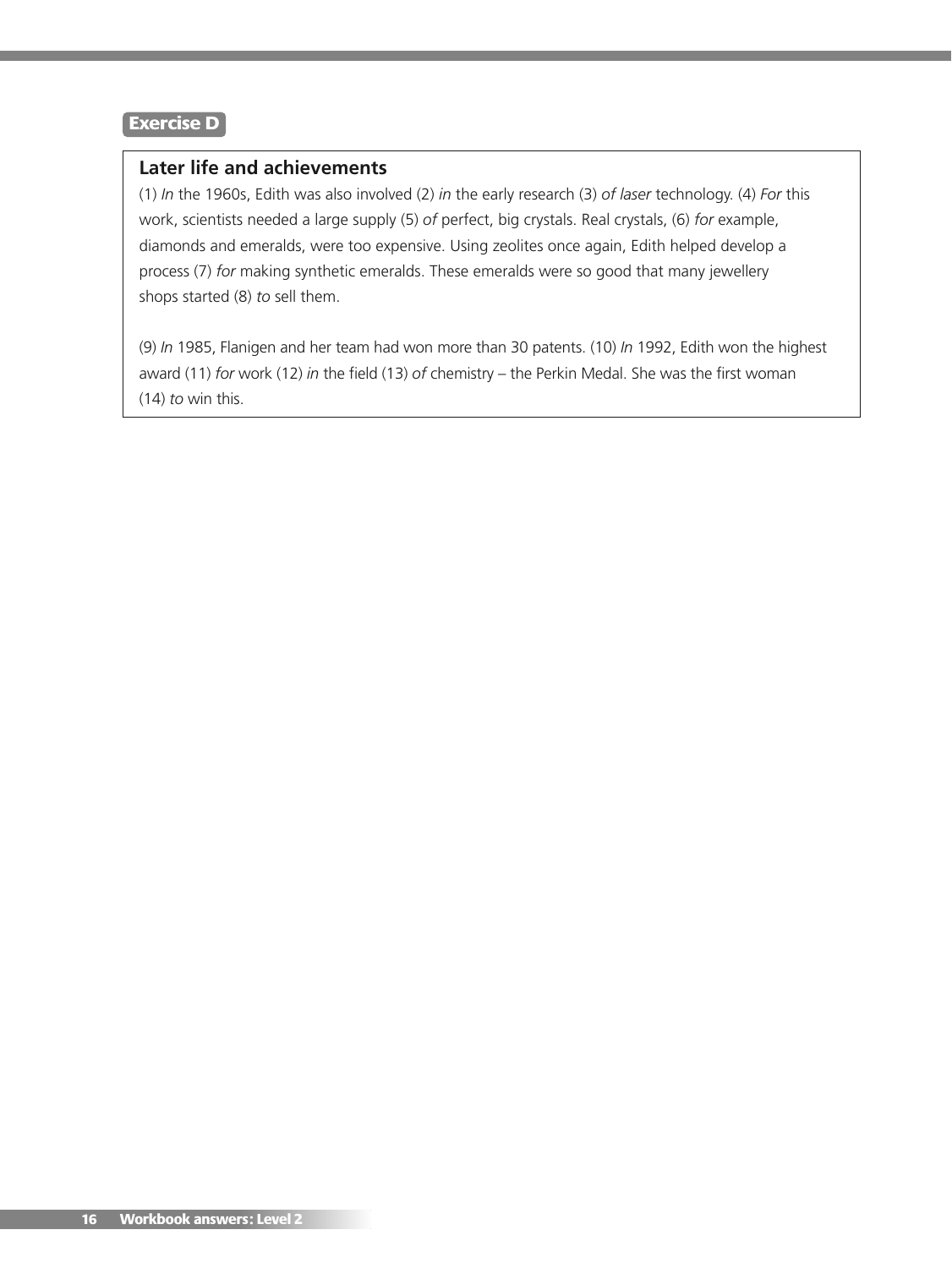**Theme 3: Arts and media – Listening**

| 1.<br>R | Е | P              | O            | R  | т             | Е  | R  | líw)         | X | н  | z | N | F  | Y |
|---------|---|----------------|--------------|----|---------------|----|----|--------------|---|----|---|---|----|---|
| т       | т | G              | D            | Y  | N             | В  | O  | R            | O | J  | v | Е | А  |   |
| Y       | М | Т              | Q            | -1 | $\mathcal{S}$ | X  | O  | I            | Q | R  | O | w | D  | X |
| Q       | н | Ÿ              | Е            | O  | $\mathbf{s}$  | Q  | Κ  | т            | Κ | Y  | A | S | v  | н |
| С       | м | z              | $\mathsf{R}$ | R  | J.            | Т  | А  | Е            | N | Q  | F | R | Е  | в |
| O       | Z | J              | P            | U  | R             | L  | .R | R            | D | в  | O | Е | R  | Q |
| N       | s | κ              | Π            | F  | Z             | O  | Q  | L            |   | W  | Q | A | т  | т |
| S       | W | z              | R            | κ  | L             | К  | R. | $\mathbf{A}$ | Έ | M  | М | D | ı  | F |
| U       | J | н              | κ            | w  | М             | Y. |    | ı            | W | U  | G | E | S  | v |
| м       | Q | U              | w            | F  | v             | С  | R  |              | S | B) | т | R | Е  | I |
| Е       | т | G              | Y            | W. |               | n  | z  | F            | ٧ | т  | κ | Ω | R  | E |
| R       | O | X              | B.           | F  | w             | L  | I  | s            | т | Е  | N | Е | R. | w |
| v       | X | F              | F            | 'N | в             | R  | F  | т            | P | N  | w | С | Κ  | E |
| O       | С | $\overline{O}$ |              | N  | Q             | P  | R  |              | N | т  | E | R | Q  | R |
| F       | S | x              | J            | в  | R             | O  | A  | D            | С | А  | S | т | Е  | R |

## **Exercise B**

| 1./2. |       | the news   |  |
|-------|-------|------------|--|
|       |       | your leg   |  |
|       |       | for lunch  |  |
|       |       | a window   |  |
|       | break | the law    |  |
|       |       | your phone |  |
|       |       | your car   |  |
|       |       | a promise  |  |
|       |       | your heart |  |
|       |       | your brain |  |

|       | a place         |  |
|-------|-----------------|--|
|       | a person        |  |
|       | a level         |  |
|       | a decision      |  |
| reach | a suggestion    |  |
|       | an audience     |  |
|       | the first floor |  |
|       | home            |  |
|       | the chair       |  |
|       | a height        |  |

# **Exercise C**

- 1./2. a. In general, women live longer than men. verb
	- b. There's a live football match from Barcelona later this evening. adjective
	- c. I don't live with my parents any more. verb
	- d. I live in a studio flat in the centre. verb
	- e. This is a live broadcast from Iceland, near the area of the volcano. adjective
	- f. We are against experiments on live animals. adjective
	- g. Careful that wire is live. adjective
	- h. In the winter, the animals live in that small building over there. verb
	- i. There will be live music at the party. adjective
	- j. Most students live in halls of residence near the university. verb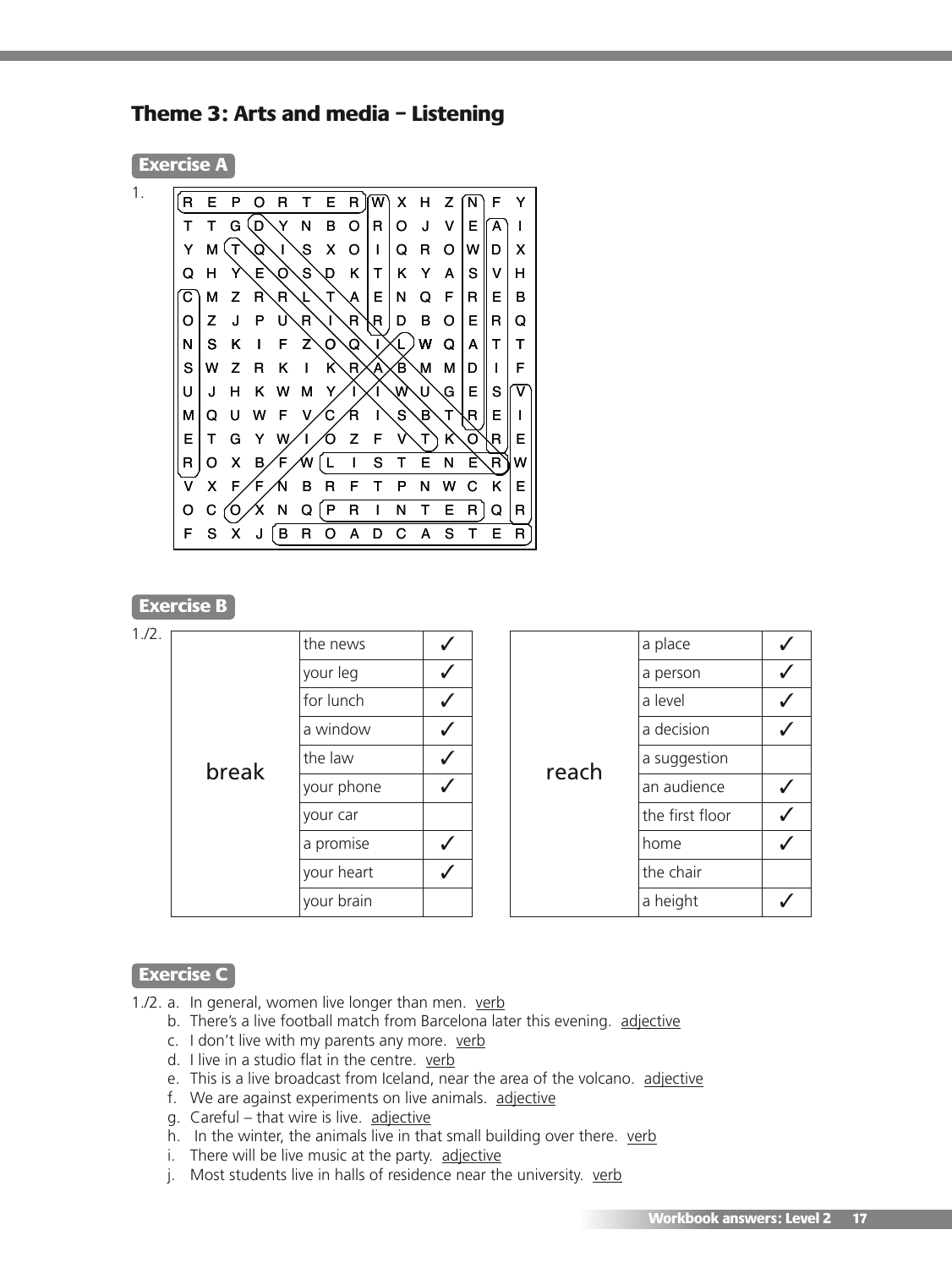- 1. A: Have you heard about the Icelandic volcano?
	- B: Yes, I watched it on *the* news this morning.
	- A: It's sending a cloud of ash 7,000 metres up into *the* sky!
	- B: I know. It's amazing. In Iceland, they can't see *the* sun in some places.
	- A: It's *a* really good story for *the* media. They are saying *the* government might cancel \_\_\_ flights in and out of *the* UK.
	- B: Oh no, I hope not. I've got *a* flight booked for this weekend. I'm going \_\_\_ home for my sister's wedding.
	- A: Perhaps you should go by \_\_\_ train instead!

## **Exercise E**

| $\sqrt{2}$ | formal verk   |
|------------|---------------|
|            | a. communicat |
|            |               |

| formal verbs   |   | informal verbs |
|----------------|---|----------------|
| a. communicate | f | get to         |
| b. distribute  | d | happen         |
| c. inform      |   | go to          |
| d. occur       | b | give out       |
| e. produce     | h | take part      |
| f. reach       | g | send           |
| g. transmit    | a | speak          |
| h. participate | e | make           |
| i.<br>select   | C | tell           |
| attend         | T | choose         |

## **Exercise F**

- 1./2. a. breaking news f. general public
	-
	-
	- d. government secret i. printing press
	- e. mass media i. crime scene
- - b. news report g. large audience
	- c. live event h. strong influence
		- -

### **Exercise G**

1./2. In the past, it took a long time for the news to reach an (1) *audience*. The beginning of the (2) *mass media* was in the fifteenth century. At this time, the (3) *printing* press was invented and the (4) *literacy* of the general public improved.

Nowadays, the mass media has three main advantages. The first is the (5) *speed* that news can reach the general public. And reporters can get to the (6) *scene* of a crime, disaster or other event very quickly. Another is that news is cheap for (7) *consumers*. The third advantage is openness. This means that governments and people in public life cannot keep (8) *secrets* any more.

There are also disadvantages. Perhaps there is too much (9) *quantity*. Also advertisers can (10) *influence* the news on TV and other media. In other words, there is (11) *bias* in the news so we cannot always believe it. Openness in the media can mean that people do not have any (12) *privacy*.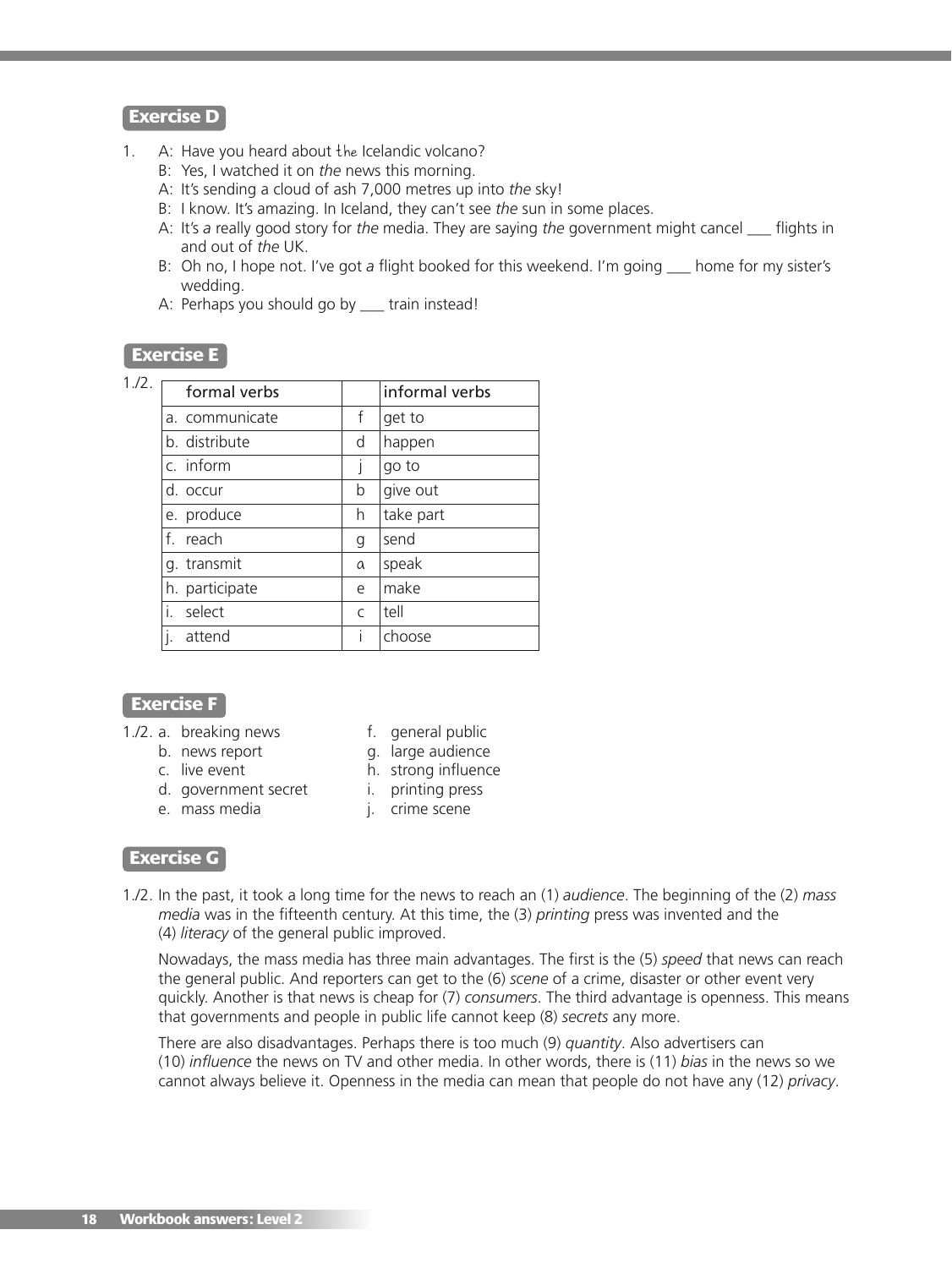# **Theme 3: Arts and media – Speaking**

|--|

1.–3.a. advert

- b. critic
- c. review
- d. design
- e. image
- f. reporter
- g. issue
- h. article
- i. feature
- j. editor

# **Exercise B**

1./2. a. I'm thinking *I think* smoking is very bad for you.

- b. I don't feel that qualifications is are very important.
- c. I'm sorry, I am not *don't* agree with you.
- d. Where *is* that student is from?
- e. What do you think is this advert *is* about?
- f. The advert persuades  $\leftrightarrow$  us to buy the product.
- g. What was your impression in of the TV political debate last night?
- h. Magazines should avoid to have *having* stereotypes in their articles.
- i. Television is a bad influence for *on* children.
- j. I'm sure *an advertising agency* designed the image an advertising agency.

# **Exercise C**

| 1.72. | a. Did you enjoy the poetry reading?                            | b | No, I don't.    |
|-------|-----------------------------------------------------------------|---|-----------------|
|       | b. Do you think the TV news is biased?                          | g | No, I'm not.    |
|       | c. Is there too much politics in the news at the moment?        | e | No, it hasn't.  |
|       | d. Are there too many stereotypes in women's magazines?         | h | Yes, I have.    |
|       | e. Has that documentary started yet?                            |   | Yes, it does.   |
|       | f. Does that comedy programme start at 8?                       | a | No, I didn't.   |
|       | g. Are you going to the literature festival?                    | d | Yes, there are. |
|       | h. Have you seen the photos of the earthquake in today's paper? |   | Yes, there is.  |
|       |                                                                 |   |                 |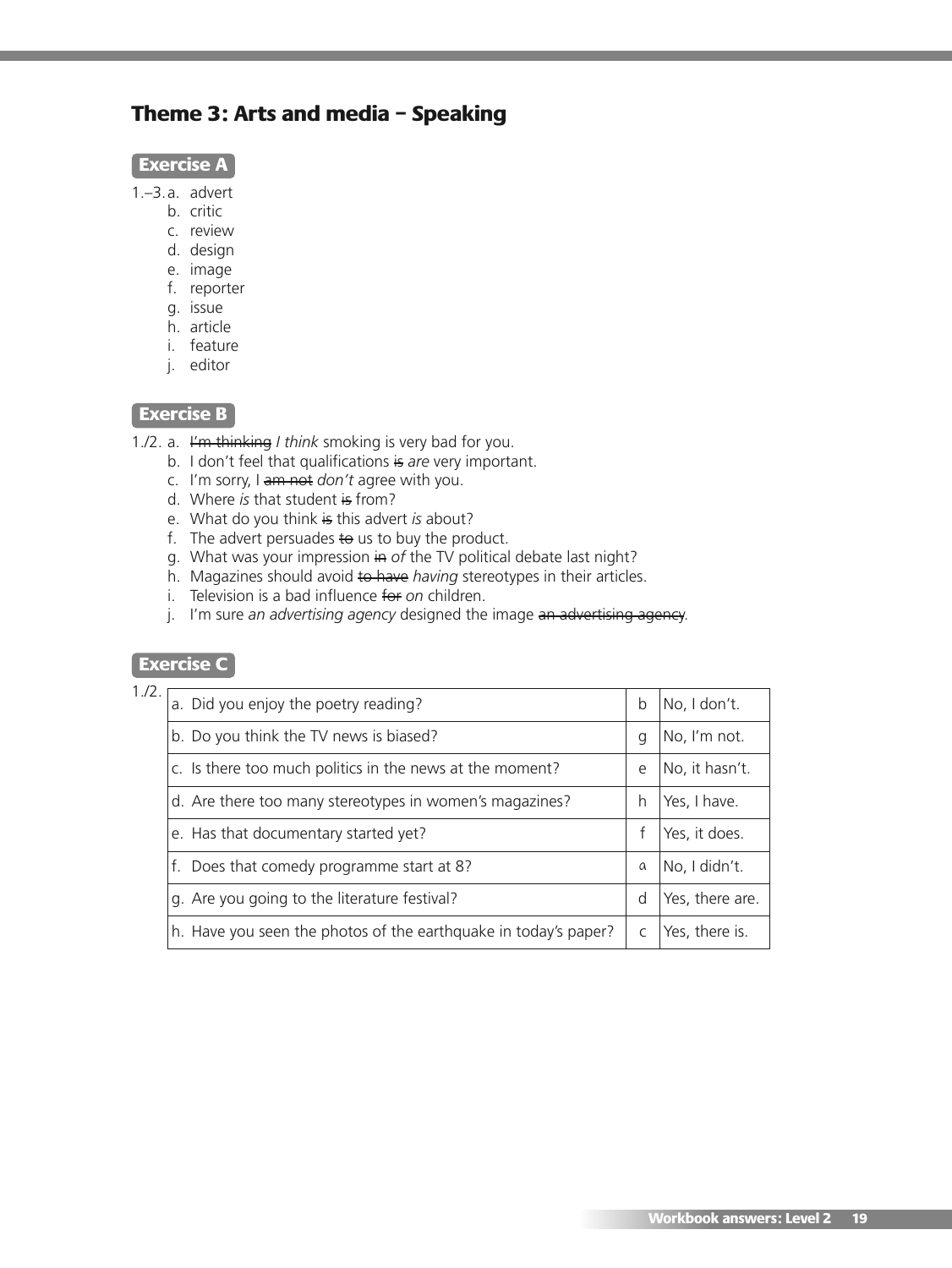| 1.72. |             | short vowel  | long vowel   | diphthong |
|-------|-------------|--------------|--------------|-----------|
|       | comedy      |              |              |           |
|       | drama       |              |              |           |
|       | crime       |              |              | ✓         |
|       | cookery     | $\checkmark$ |              |           |
|       | detective   |              |              |           |
|       | documentary |              |              |           |
|       | gardening   |              | $\checkmark$ |           |
|       | geography   |              |              |           |
|       | holiday     |              |              |           |
|       | legal       |              | $\checkmark$ |           |
|       | nature      |              |              |           |
|       | news        |              | $\checkmark$ |           |
|       | politics    | $\checkmark$ |              |           |
|       | property    |              |              |           |
|       | quiz        |              |              |           |
|       | romantic    |              |              |           |
|       | serial      |              |              |           |
|       | soap        |              |              |           |
|       | sports      |              | $\checkmark$ |           |
|       | talent      | $\checkmark$ |              |           |
|       | wildlife    |              |              |           |

3. Answers depend on students.

# **Exercise E**

Answers depend on students.

# **Theme 3: Arts and media – Reading**

# **Exercise A**

Answers depend on students.

# **Exercise B**

See table opposite.

|     | verbs    | nouns       |
|-----|----------|-------------|
| 1.  | appeal   | appeal      |
| 2.  | attract  | attraction  |
| 3.  | believe  | belief      |
| 4.  | decline  | decline     |
| 5.  | affect   | effect      |
| 6.  | feature  | feature     |
| 7.  | persuade | persuasion  |
| 8.  | promote  | promotion   |
| 9.  | publish  | publication |
| 10. | target   | target      |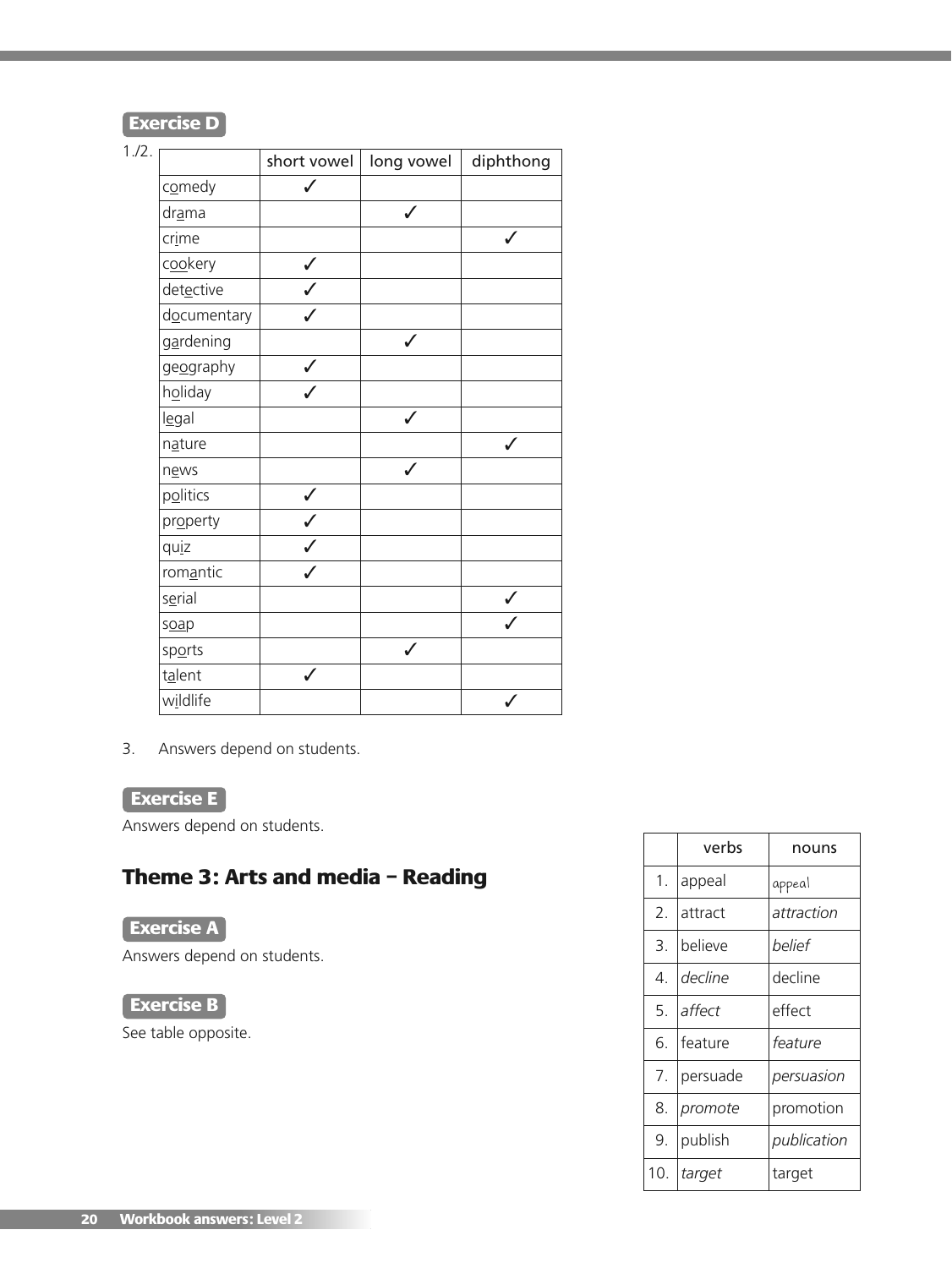# **Exercise C**

| 1 reach     | a market               | 3                            | a name             |
|-------------|------------------------|------------------------------|--------------------|
| 2. attract  | a reader               | 10                           | for advertisements |
| 3. give     | a magazine             | from selling a magazine<br>4 |                    |
| 4. make     | money                  | 6                            | in a clear way     |
| 5. appeal   | to people              | 7                            | to companies       |
| 6. reflect  | the readers' interests | 2                            | to a magazine      |
| 7. sell     | advertising space      | 5                            | in particular jobs |
| 8. persuade | readers                | 9                            | to sell products   |
| 9. help     | advertisers            | 8                            | to have attitudes  |
| 10. charge  | a lot of money         | with a magazine              |                    |

# **Exercise D**

|      | a decision        |                                |
|------|-------------------|--------------------------------|
|      | a good impression |                                |
|      | a lie             |                                |
|      | a meal            |                                |
|      | a mistake         |                                |
|      | an assignment     |                                |
|      | coffee            |                                |
|      | friends           |                                |
|      | housework         |                                |
| make | a mess            | $\checkmark$                   |
|      | money             | $\overline{\sqrt{\frac{1}{1}}$ |
|      | music             |                                |
|      | the shopping      |                                |
|      | a noise           |                                |
|      | a suggestion      |                                |
|      | an effort         |                                |
|      | a plan            |                                |
|      | people laugh      | プンププ                           |
|      | time              |                                |

2. Answers depend on students.

# **Exercise E**

1./2. Answers depend on students.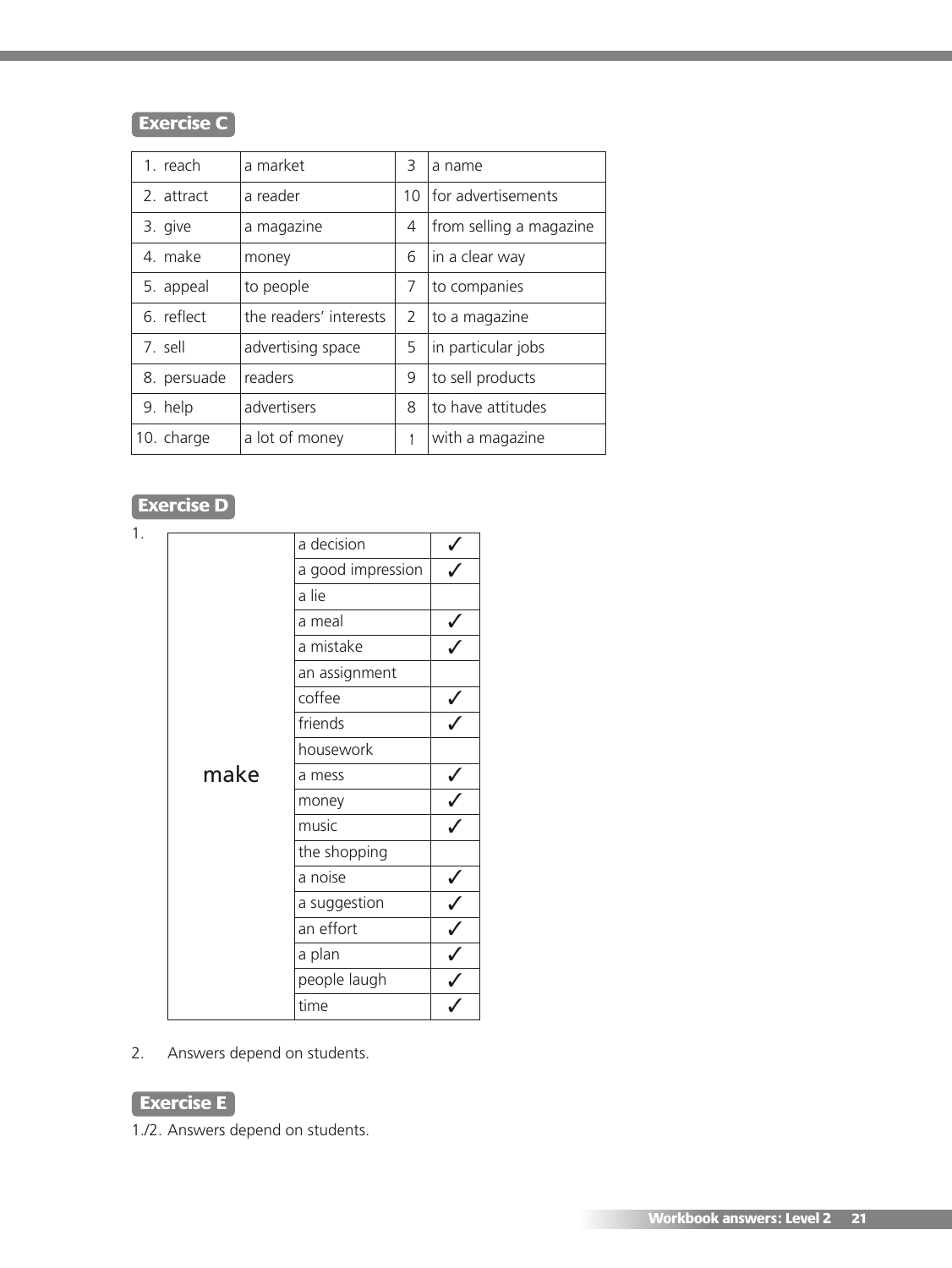- 3. a. True
	- b. True
	- c. False
	- d. True
	- e. False
- 4. a. teenagers
	- b. people
	- c. teenagers
	- d. their parents
	- e. teenagers
	- f. newspapers/magazines and television programmes
	- g. teenagers
	- h. foreign holidays
	- i. teenagers
- 5. Answers depend on students.

# **Theme 3: Arts and media – Writing**

## **Exercise A**

- 1. Yesterday's lecture ended 15 minutes early because there was a fire alarm.
- 2. What's the best way *to display* the results?
- 3. There's no *record* of this student on the computer.
- 4. All of the student *reports* go to the head of the department first for signatures.
- 5. The cloud of volcanic ash *resulted* in the cancellation of hundreds of flights.
- 6. I don't know how *to answer* this question.
- 7. The police *questioned* the man for several hours and then released him.
- 8. There is no *access* to the university from that road it's closed.
- 9. Medicine needs more *research* into the causes of cancer.
- 10. Could I *sample* a piece of that cheese before I buy it?

## **Exercise B**

- 1. a. conversion
	- b. selection
	- c. choice
	- d. research
	- e. findings
- 2. a. use
	- b. participate
	- c. respond
	- d. survey
- 3. a. minor
	- b. ineffective
	- c. unclear
	- d. uncommon
	- e. useless
	- f. careless
	- g. powerless
- 4. a, b, c and e are adverbs; d (adjective) and f (noun) are not adverbs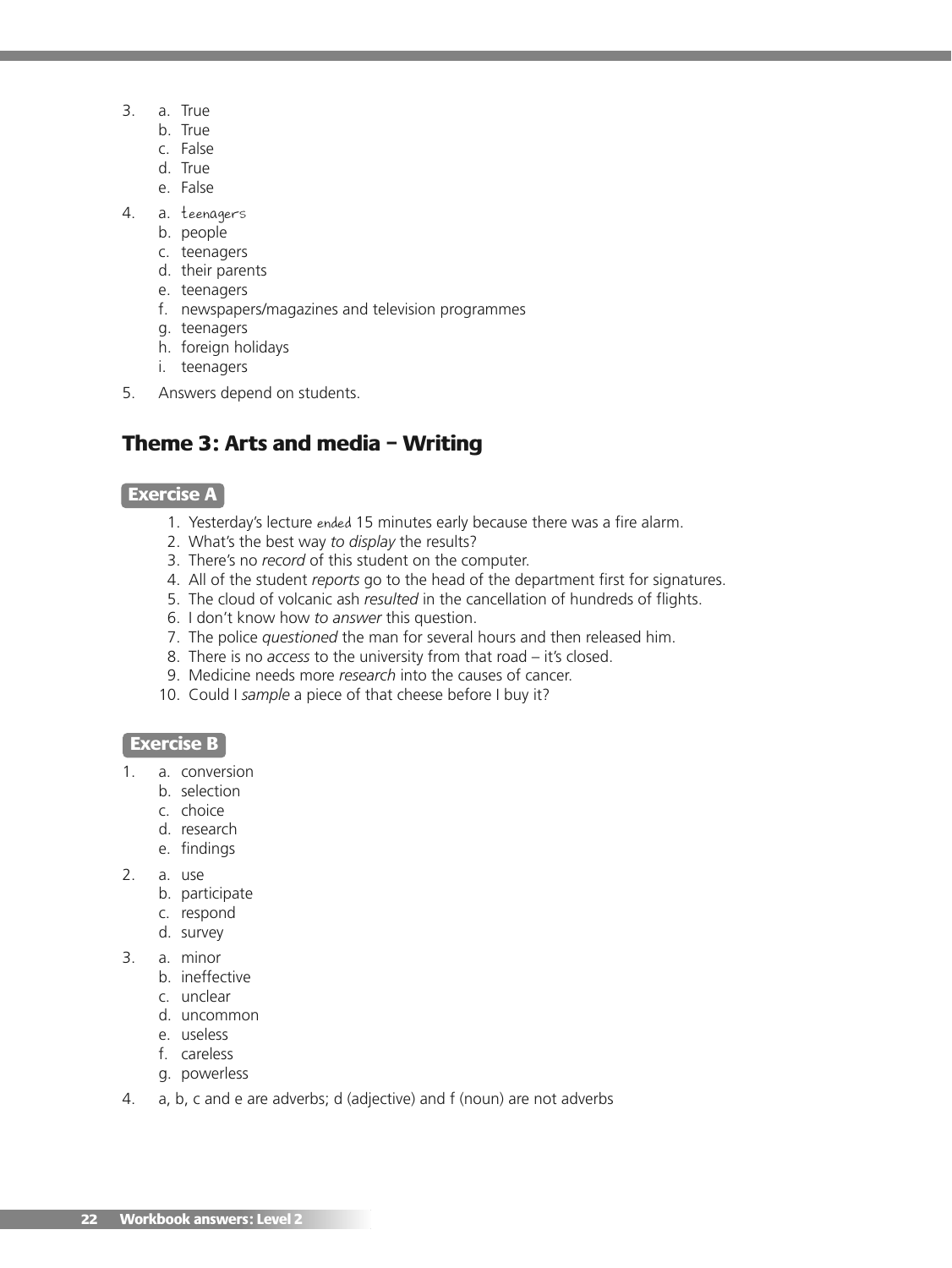## **Exercise C**

- 1. How do I convert / to convert raw data into percentages?
- 2. We chose / chosen the participants for the survey very carefully.
- 3. Internet **usage / used** is growing fast worldwide.
- 4. Only about 70 per cent of the participants responded / response to our questionnaire.
- 5. I will definitely / definite finish my assignment this evening.
- 6. Which treatment for a headache is the most effective / effectively?
- 7. The  $\frac{majority}{major}$  major of students have very little money.
- 8. Heart disease is one of the most common / commonest causes of death.
- 9. How were the participants for the survey select / selected?
- 10. The advertisement showed women in a **stereotypical** / stereotype way.

### **Exercise D**

|                  | meaning 1          | meaning 2                      | word 1 | word 2 |
|------------------|--------------------|--------------------------------|--------|--------|
| 1.               | pay money for      | near, beside                   | buy    | by     |
| 2.               | use your ears      | in this place                  | hear   | here   |
| 3.               | space in something | all, everything                | hole   | whole  |
| $\overline{4}$ . | a number           | past of win                    | one    | won    |
| 5.               | belonging to us    | 60 minutes                     | our    | hour   |
| 6.               | not left           | put letters on paper           | right  | write  |
| 7.               | area of water      | use your eyes                  | sea    | see    |
| 8.               | edge of the sea    | certain                        | shore  | sure   |
| 9.               | not all            | add together                   | some   | sum    |
| 10.              | male child         | the centre of the Solar System | son    | sun    |
| 11.              | belonging to them  | in that place                  | their  | there  |
| 12.              | a number           | also, as well                  | two    | too    |
| 13.              | route, method      | measure                        | way    | weigh  |
| 14.              | not strong         | seven days                     | weak   | week   |
| 15.              | put on clothes     | in which place?                | wear   | where  |

## **Exercise E**

Answers depend on students.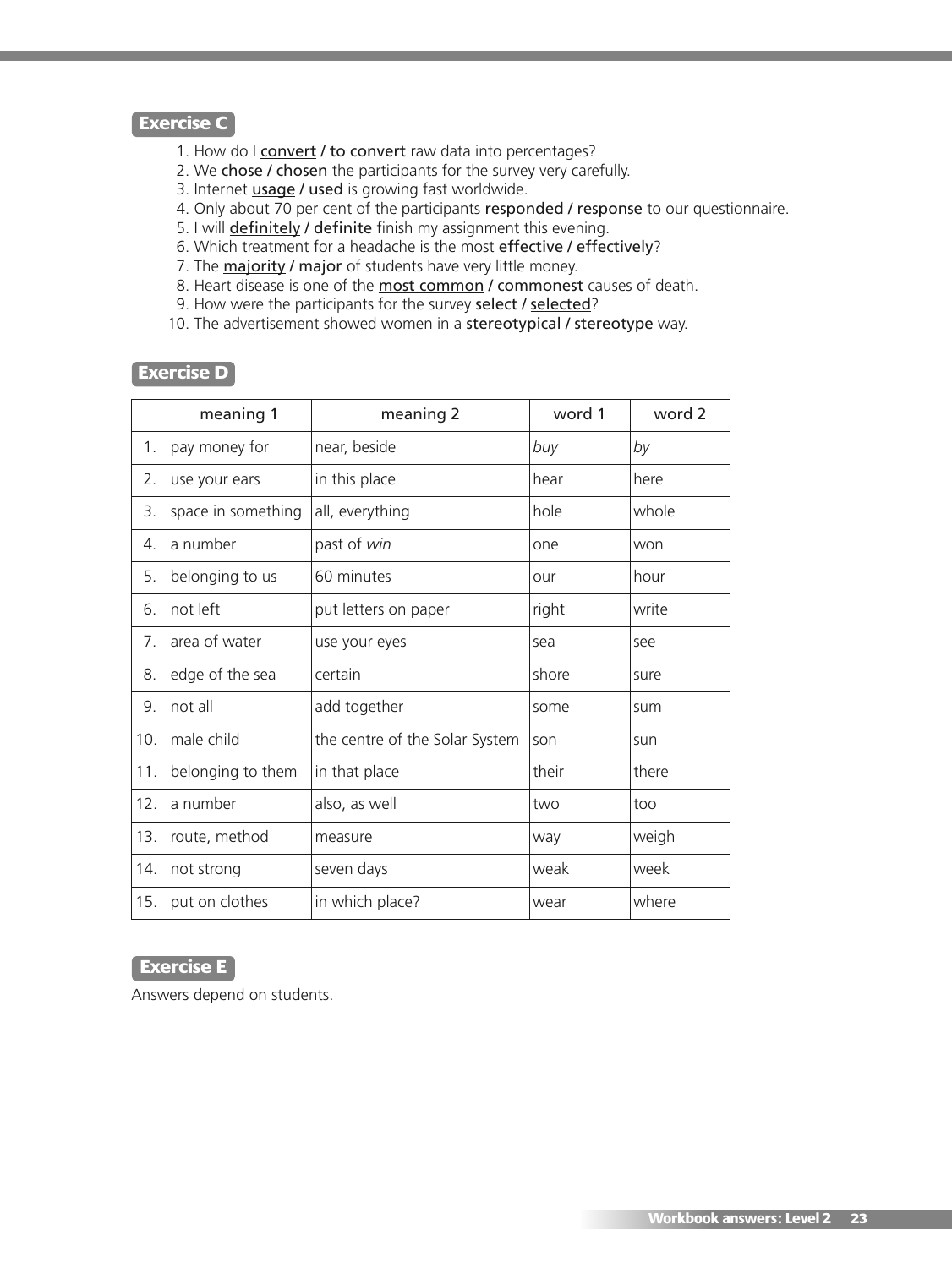# **Theme 4: Sports and leisure – Listening**

**Exercise A**



- a. ae'robics
- b. 'football
- c. 'dance
- d. 'rugby
- e. 'swimming f. 'basketball
- g. 'cycling
- h. 'tennis
- i. 'golf
- j. 'jogging
- 

#### **Exercise B**

- 1./2. A: Hi there!
	- B: Hi! Sorry, can't stop. I'm going to aerobics.
	- A: Where do you *do* that?
	- B: In the sports hall. They *have* several classes a week.
	- A: Oh, right. I *do* a dance class there on Tuesdays.
	- B: Well, I really must *go*. I'll be late.
	- C: Did you *go* swimming this morning?
	- D: Well, I *went* to the pool. But I couldn't *have* a swim.
	- C: Oh no! Why was that?
	- D: There was a mother and baby class. So I *went* to the gym instead.
	- C: I think *going* to the gym is really boring.
	- D: Me, too. I much prefer swimming or *playing* tennis.

### **Exercise C**

| 1. consist | <u>of</u>  | in               | for              |
|------------|------------|------------------|------------------|
| 2. rely    | to         | $\underline{on}$ | of               |
| 3. sum     | down       | to               | $\mu$            |
| 4. listen  | оf         | <u>to</u>        | about            |
| 5. look    | оf         | $\underline{at}$ | off              |
| 6. die     | out        | in               | to               |
| 7. hear    | about      | to               | for              |
| 8. put     | оf         | at               | $\underline{in}$ |
| 9. reach   | for        | down             | of               |
| 10. take   | <u>off</u> | of               | at               |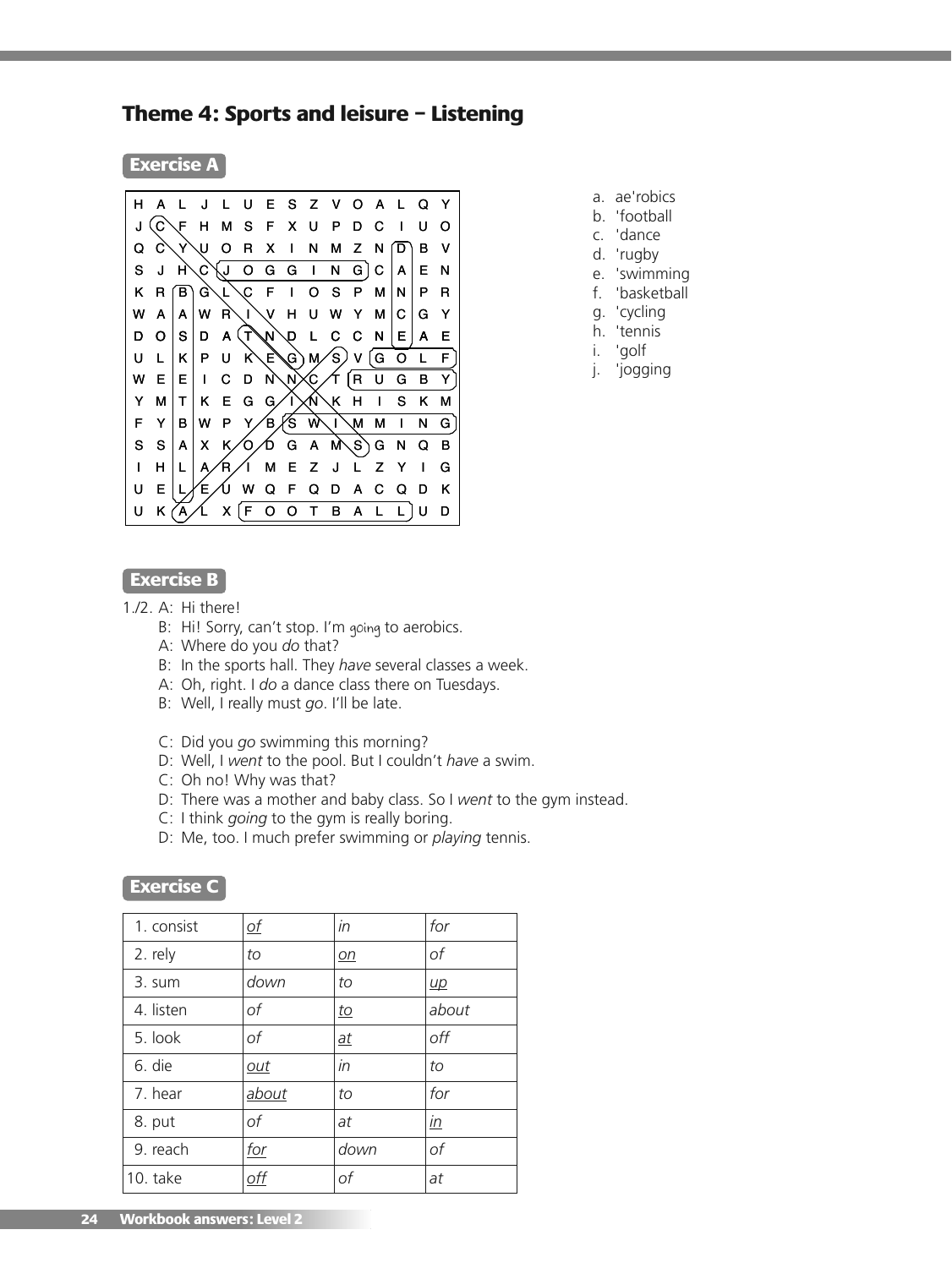| study        | 8   |
|--------------|-----|
| complete     | 6/7 |
| spend (time) | 3   |
| cook         | 4   |
| manage       | 10  |
| brush        |     |
| need         | 9   |
| travel       | 5   |
| succeed      | 2   |

# **Exercise E**

|      | a finger      |  |
|------|---------------|--|
|      | a friend      |  |
|      | an idea       |  |
|      | weight        |  |
|      | your balance  |  |
|      | your father   |  |
|      | your head     |  |
| lose | your home     |  |
|      | the answer    |  |
|      | your interest |  |
|      | your keys     |  |
|      | your life     |  |
|      | your memory   |  |
|      | your mind     |  |
|      | your temper   |  |
|      | your way      |  |

# **Exercise F**

- 1./2. 1. The actor enjoys playing the role of James Bond. = acting
	- 2. She is not playing for England in this match.  $=$  to take part in a team game
	- 3. I would like to be able to play the piano.  $=$  to perform
	- 4. My daughter loves playing on her computer. = to spend time doing something
	- 5. She's never on time for work. She's playing with fire. = to take part in risky behaviour
	- 6. The children played a joke on their teacher.  $=$  to trick somebody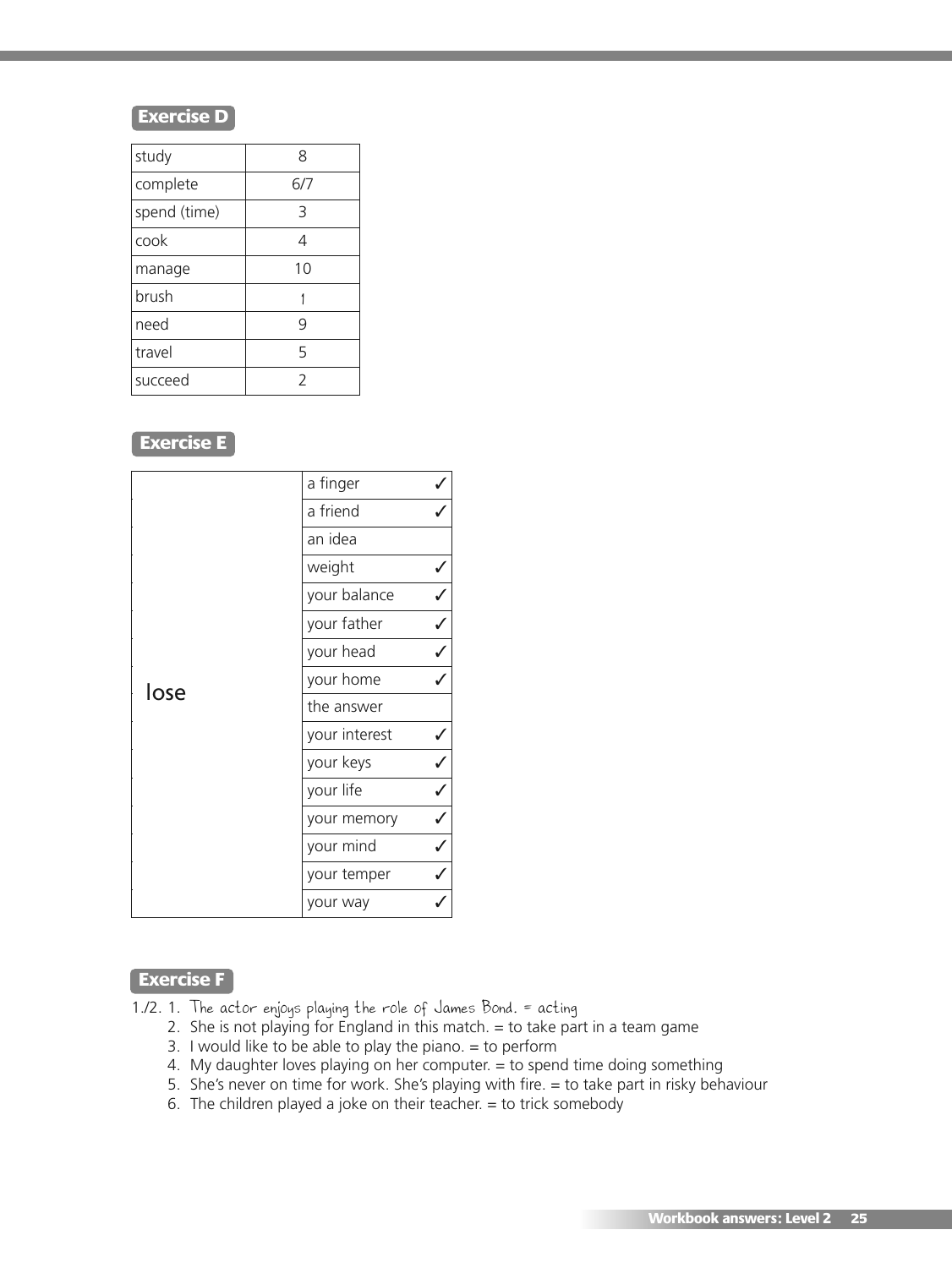## **Exercise G**

1./2. a. The university is doing research into the physical de'velopment of children.

- b. The world of finance is much too *com*'*petitive* for me.
- c. I think golf is a good example of an *a*'*chievement* sport.
- d. He's very shy and never *par*'*ticipates* in the tutorials.
- e. I'm going to '*classify* sports in three main ways.
- f. For the group presentation, we need your *coope*'*ration*.
- g. The examination officer *co-*'*ordinates* the students and the exam rooms.
- h. What was the top speed of your *o*'*pponent* in the cycling race?
- i. Does the '*winning* team get a silver cup?
- j. What was her *re*'*action* when she lost the match?

#### **Exercise H**

- 1. racing, opponent, achievement
- 2./3. Answers depend on students.

# **Theme 4: Sports and leisure – Speaking**

### **Exercise A**

| a. the afternoon    | $\mathfrak{D}$ | the morning      |               |
|---------------------|----------------|------------------|---------------|
| b. the defender     |                | the attacker     | $\mathcal{P}$ |
| c. the ball         |                | the net          |               |
| d. the north        |                | the east         | $\mathcal{P}$ |
| e. the question     |                | the answer       | $\mathcal{P}$ |
| f. the USA          |                | the UK           |               |
| g. the alphabet     | $\mathcal{P}$  | the phone number |               |
| h. the engine       | $\mathcal{L}$  | the machine      |               |
| i. the Solar System |                | the universe     |               |
| j. the audience     | $\mathcal{P}$  | the actors       | 7             |

#### 3. a vowel sound

#### **Exercise B**

#### 1./2.

| sport         | out   | go       |
|---------------|-------|----------|
| ball          | about | bowling  |
| co-ordination | allow | goal     |
| court         | down  | hole     |
| important     | found | know     |
| indoors       | noun  | opponent |
| score         | round | role     |
|               |       | show     |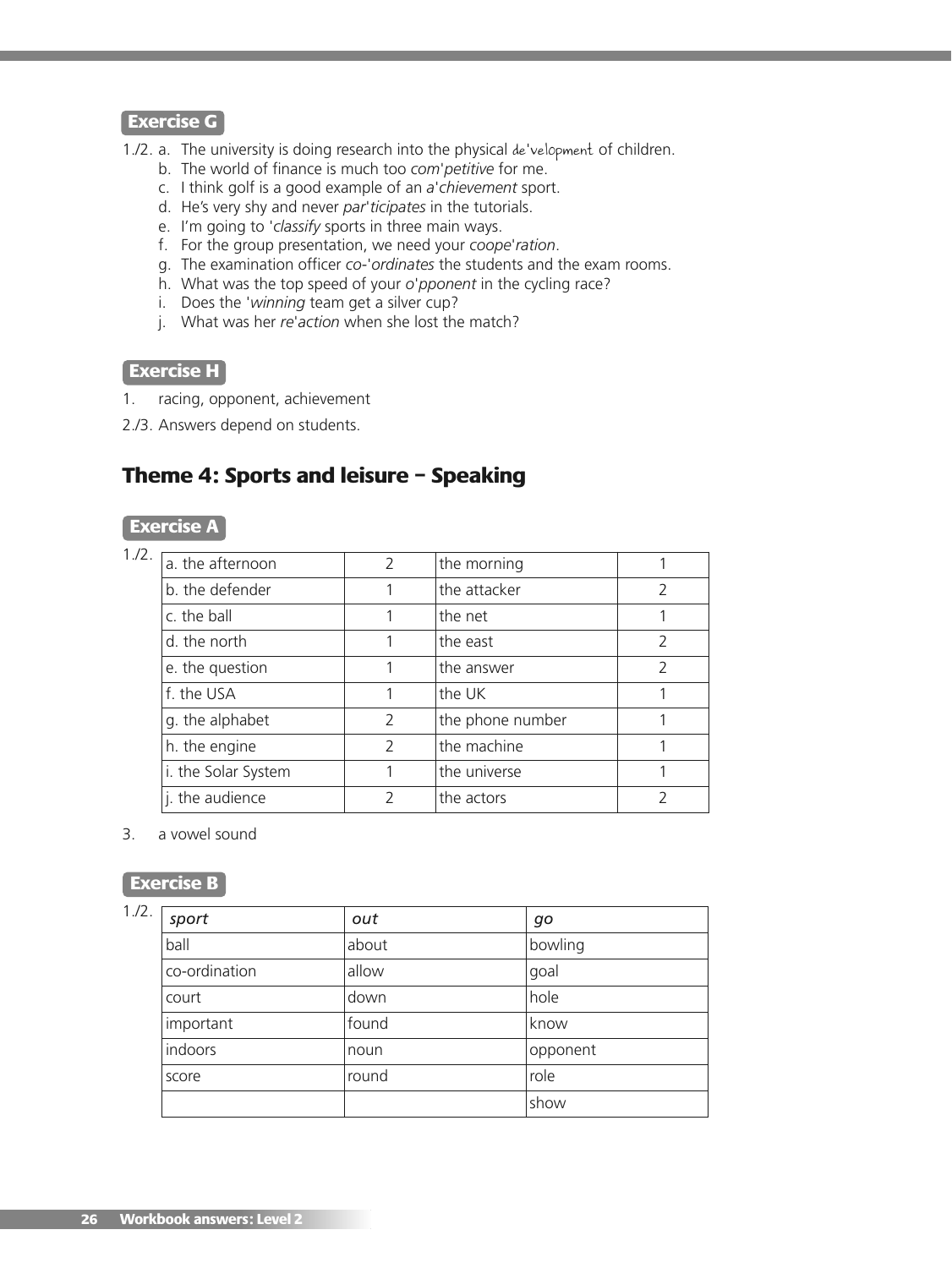- 3. a. In tennis, one player serves the *ball* across the court.
	- b. The way that you *score* in tennis is very different from other sports.
	- c. In winter, many sports people prefer to play tennis *indoors*.
	- d. Do you prefer to play tennis on a grass or a hard *court*?
	- e. In every sport you should study your *opponent*. Then you will know the best way to win.
	- f. Is the word *role* a *noun* or an adjective?
	- g. Don't *show* your cards to your opponent.
	- h. Young children must learn hand-to-eye *co-ordination*.
	- i. There was a last-minute *goal* at the end of the game.
- 4. a. In tennis, one player serves the ball across the court.
	- b. The way that you score in tennis is very different from other sports.
	- c. In winter, many sports people prefer to play tennis indoors.
	- d. Do you prefer to play tennis on a grass or a hard court?
	- e. In every sport you should study your opponent. Then you will know the best way to win.
	- f. Is the word *role* a noun or an adjective?
	- g. Don't show your cards to your opponent.
	- h. Young children must learn hand-to-eye co-ordination.
	- i. There was a last-minute goal at the end of the game.

### **Exercise C**

Answers depend on students.

### **Exercise D**

1. Answers depend on students.

- 2./3. a. You must switch off your mobile phone. OR You mustn't use your mobile phone.
	- b. You mustn't cycle here.
	- c. You mustn't park here.
	- d. You must wear smart clothes. OR You mustn't wear jeans and t-shirts.
	- e. You mustn't smoke here. OR You must put out your cigarette.
	- f. You must show your passport.
	- g. You mustn't walk your dog here. OR Dogs must not come in here.
	- h. You mustn't go in that room.
	- i. You mustn't drive down here.
	- j. You mustn't drink here.

## **Exercise E**

- 1./2. A: Is tenpin bowling a team game?
	- B: Yes, you can have as many players as you like.
	- A: Do *you go bowling outdoors*?
	- B: No, you play indoors because of the automatic system.
	- A: Do *you play it in a special place*?
	- B: Yes, you play in a bowling alley.
	- A: Do *you need any special equipment*?
	- B: Yes, you need a hard heavy ball with three holes for your thumb and two fingers. And you should wear bowling shoes.
	- A: Are *they expensive*?
	- B: I don't know. The bowling centre usually lends you a pair.
	- A: Do *you score goals*?
	- B: No, you get a point for every pin you knock down.
	- A: Is *there a place for bowling near here*?
	- B: No, there isn't. The nearest one is in the city centre.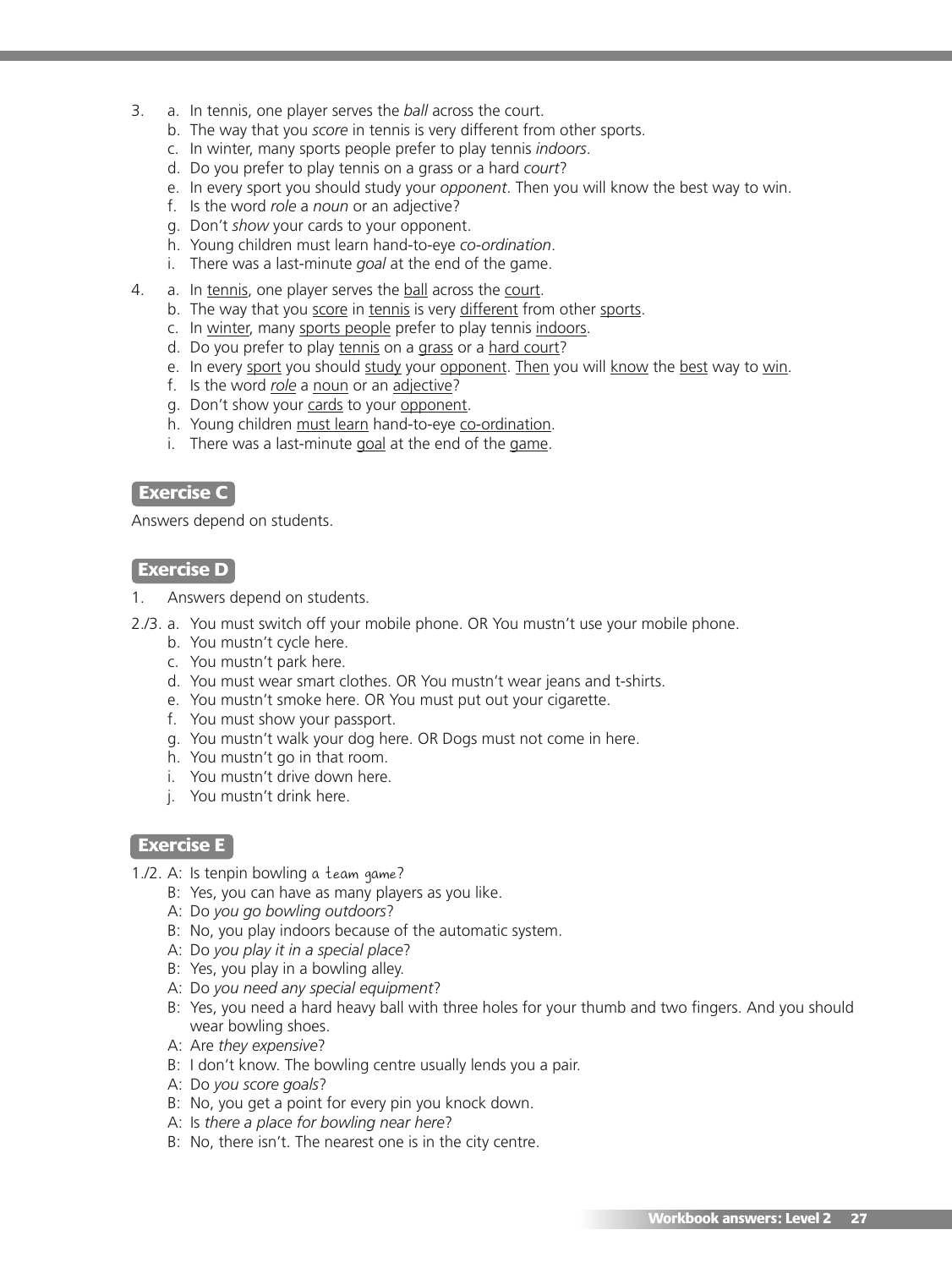### **Exercise F**

1.

|               | table tennis               |
|---------------|----------------------------|
| type of game? | short, fast (30 mins)      |
| indoors?      | and outdoors               |
| court?        | no                         |
| equipment?    | table and bat              |
| team?         | no, 2 or 4 people          |
| score?        | points $-21$ points to win |
| history?      | 200 years old              |

2.–4.Answers depend on students.

# **Theme 4: Sports and leisure – Reading**

#### **Exercise A**

- 1. a. land
	- b. play
	- c. plan
	- d. move
	- e trap
	- f. turn
	- g. ruin
	- h. spread
	- i. advance
	- j. capture
	- k. mention
	- l. estimate
- 2. a. Unfortunately, the plane landed two hours late.
	- b. Ivan made some bad *moves* in the chess game, so he lost.
	- c. Did you see that awful *play* on TV last night?
	- d. The terrible weather *ruined* our holiday.
	- e. A woman was *trapped* in the hotel lift for nearly two hours.
	- f. There have been many recent *advances* in the field of communications.
	- g. Did I *mention* I've booked a squash court for us this evening?
	- h. It's difficult to *estimate* the cost of the financial crisis.
	- i. The police have *captured* the terrorists and they will appear in court tomorrow.
	- j. If you wash your hands you will stop the disease from *spreading*.

### **Exercise B**

- 1./2. a. If you eat too much, you feel sick.
	- b. Plants don't grow if you don't water them.
	- c. My parents get worried if I come home late.
	- d. When you heat ice, it melts.
	- e. When I am late for work, my boss gets angry.
	- f. When you mix red and blue, you get purple.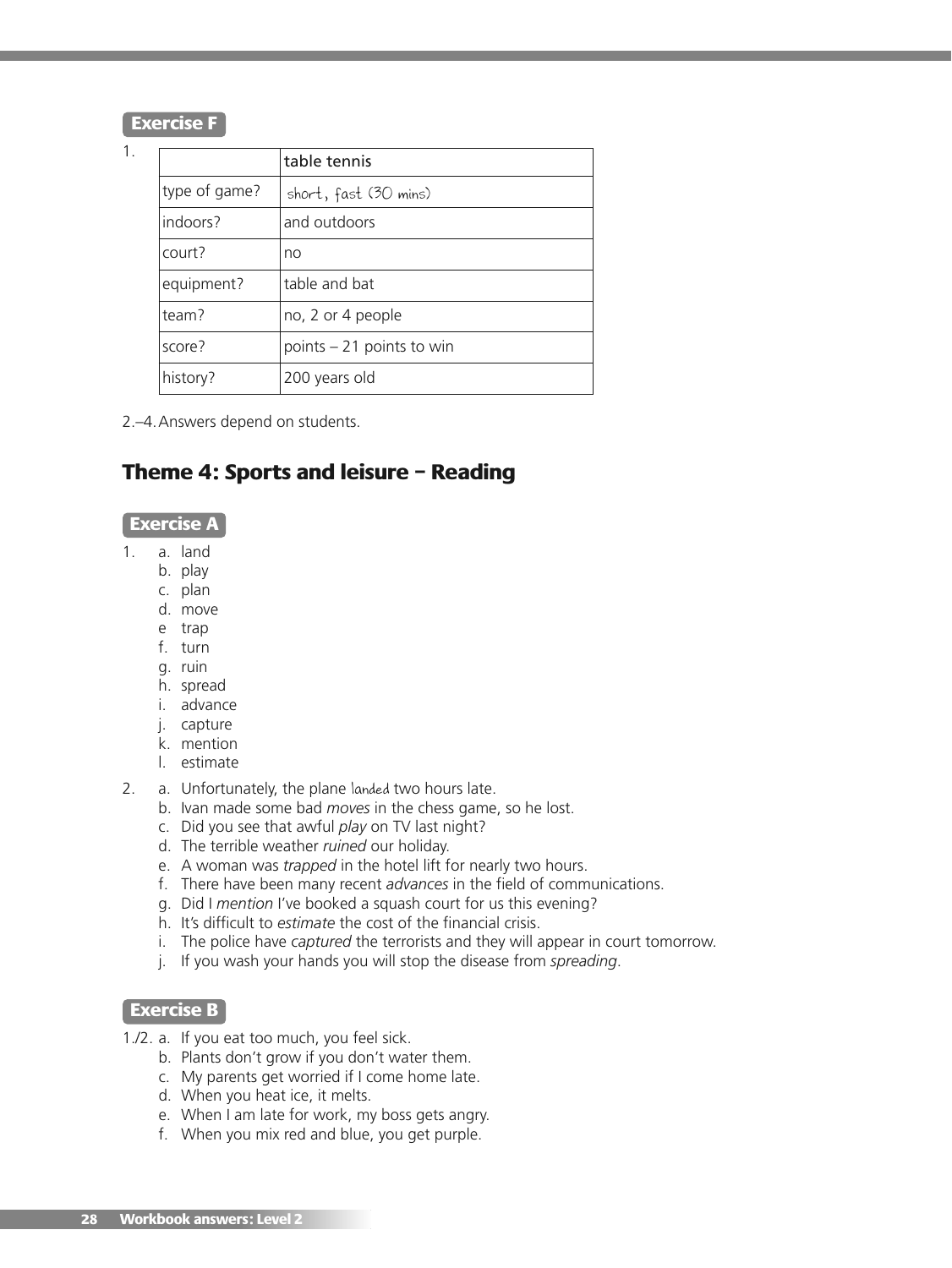## **Exercise C**

- 1. *Chess and draughts.* 6. chess
- 2. chess 7. draughts
- 3. draughts 8. draughts
- 4. the Arabs 9. chess
- 5. a chessboard/a board with 64 black and white squares 10. draughts

## **Exercise D**

 $1.12.$ 

# **Introduction**

What do Mel Gibson, Keanu Reeves and Queen Elizabeth II have in common? They all play a game that is sold in 21 countries around the world. Over 100 million sets of the game have been sold in 29 different languages (It) They / There is easily the world's best-selling game. What is its name? It's Scrabble, of course.

# **Origins**

1. e lt began in 1931 in New York. It was a terrible time **there / first /(then**) in the USA. Many people had no work. A young architect called Arthur Butts lost **him / his / her** job. He loved board games and word puzzles, especially crosswords. He decided to invent a new game to make money. He thought that chess was too difficult for many people, and many other games were just luck. **But / And /(So)** he had an idea for a game that was half luck and half skill.

2. \_a\_ Players had to make words from letters. Each word had to 'cross' another, just like in a crossword. Butts **studied / studies / has studied** the front page of the New York Times and analysed the frequency of each of the 26 letters of the alphabet. This helped him to decide the quantity of each letter in the game. It also helped him to decide the number of points **you / he / they** could win for using each letter.

3. \_\_\_\_ But, for a long time, the games manufacturers were not interested. **Then / after / however** c he got a business partner. Together, they made the rules of the game a little easier, and changed the name to *Scrabble*. In the early years, Scrabble slowly became more popular but it did not make a lot of money. **After / Next / Finally**, in the early 1950s, the director of a big department store in New York played the game when he was on holiday. When he went back to work, he told the games department to start selling Scrabble. **So / Next / After that**, Scrabble became a huge success.

# **The playing pieces**

4.\_f\_\_ Some of the squares are in different colours. You can win extra points on those squares. **It is / There are** *y* **They are** also letter tiles. The most common letters have one point each. Less frequent letters, like B, F and H, have more points. The letters J, K, Q, X, Z have the highest points.

# **How to play**

5. <u>\_b \_</u> Each player takes seven letter tiles from a bag. That is the 'luck' part of the game. You must not show **another player / the other player / the other players** your letters. Then you must try to make a word from your letters. But you can only put your word on the board if you can join it to another word. **It is / That is / They are** part of the skill of the game.

## **How to win**

6.  $\perp$  For example, you cannot use names or abbreviations. You should learn some words with uncommon letters. **There are / There is / They are** very good Scrabble websites to help with this, and you can also buy Scrabble books and dictionaries. The objective is to get the highest score.

- 
- 
- 
-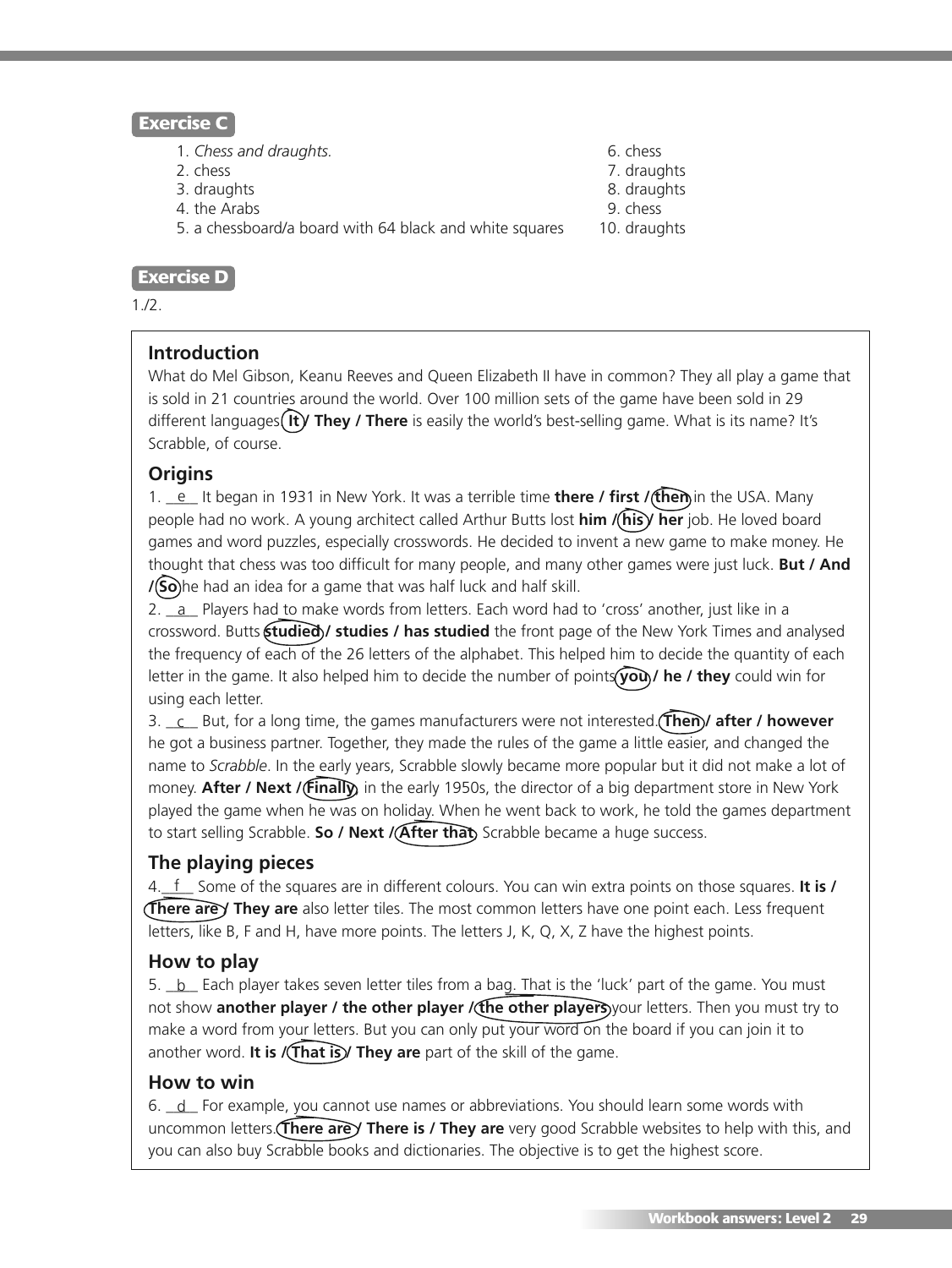3.

| para           | meaning                              | word             |
|----------------|--------------------------------------|------------------|
|                | groups of things                     | sets             |
| 2              | games where you must solve a problem | word puzzles     |
| 3              | how often something happens          | frequency        |
| $\overline{4}$ | someone who you own a company with   | business partner |
| 5              | small squares, e.g., of plastic      | tiles            |
| 6              | small, soft container                | bag              |
| 7              | short versions of words              | abbreviations    |

# **Exercise E**

1. You can use *turn* with all of the words.

2.

| a. I liked him before but now I've turned against him.          |            | arrive                                                |
|-----------------------------------------------------------------|------------|-------------------------------------------------------|
| b. It started raining on our walk so we turned back.            |            | ask for help or advice                                |
| c. It's really hot in here, shall I turn down the heating?      | q          | happens                                               |
| d. The company offered me a good job but I turned it down.      | f          | make something start operating                        |
| e. Can you turn off the TV if you're not watching it?           | C          | produce less heat, noise, etc.                        |
| f. It's getting dark; I'll turn the lights on.                  | d          | refuse an offer, request or invitation                |
| g. It turns out that he's my friend's brother.                  | $\epsilon$ | stop something operating by pushing<br>a button, etc. |
| h. I turned over the ideas for a week before I started writing. | h          | think or consider something carefully                 |
| i. If I have a problem, I always turn to my sister for advice.  | a          | to decide that you don't like<br>someone              |
| j. There you are! You've turned up late as usual.               | b          | to go in the opposite direction                       |

# **Theme 4: Sports and leisure – Writing**

# **Exercise A**

| 1. raise          | 7             | a button          |
|-------------------|---------------|-------------------|
| 2. learn          | 9             | a problem         |
| 3. concentrate on | 3             | a task            |
| 4. cooperate with | 5             | an experiment     |
| 5. conduct        | 8             | an idea           |
| 6. spend          | $\mathcal{P}$ | new skills        |
| 7. press          | 4             | people            |
| 8. support        | 10            | the world         |
| 9. deal with      | 6             | your leisure time |
| 10. learn about   |               | your self-esteem  |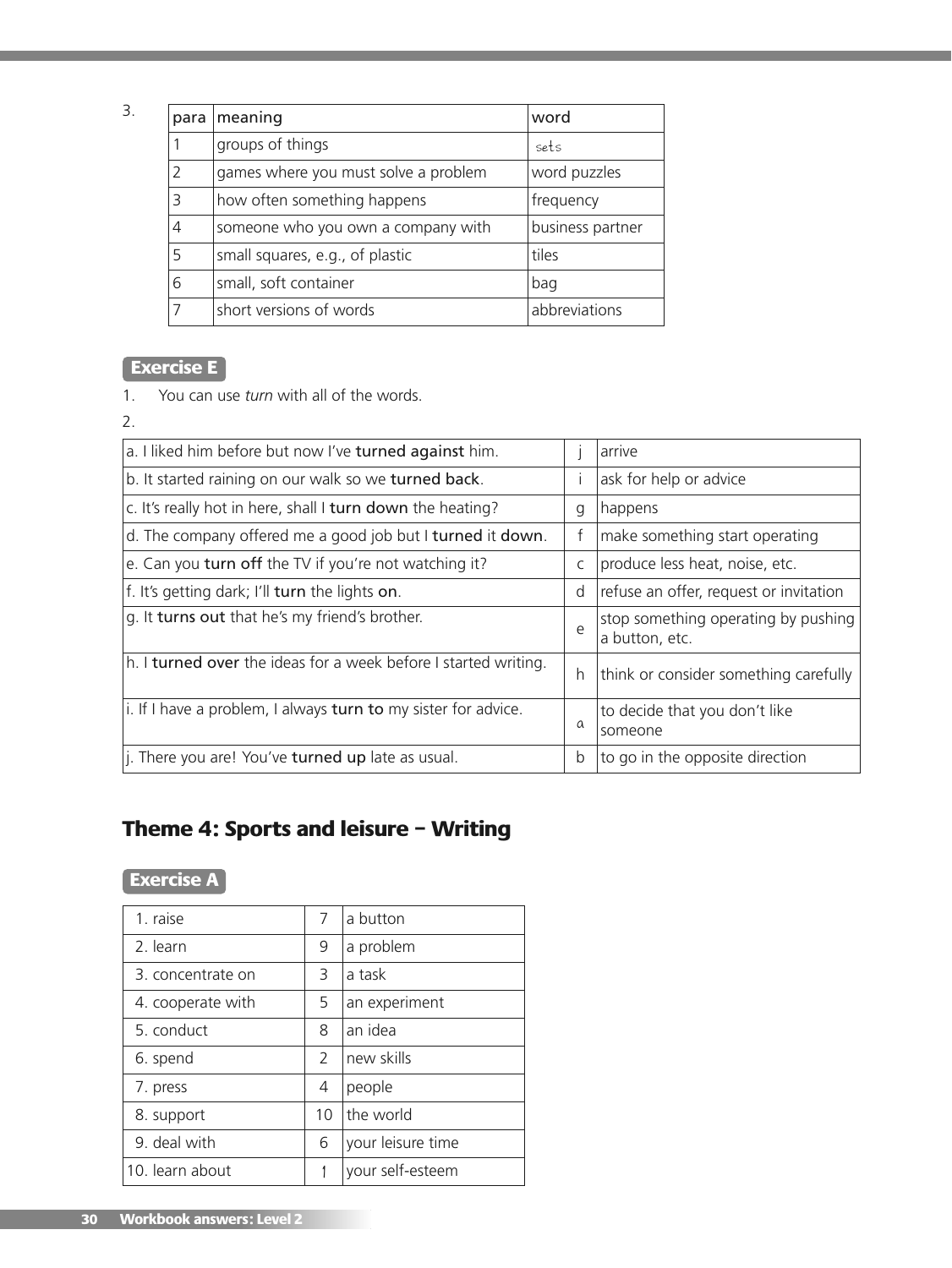### **Exercise B**

### 1./2.

| a. My parents allowed me have a lot of freedom.                       |  |
|-----------------------------------------------------------------------|--|
| b. You aren't allowed smoke in that area.                             |  |
| c. My teachers encouraged me do my best.                              |  |
| d. $\log$ want to do an MA after my degree.                           |  |
| e. Some teachers make pupils x do too much homework.                  |  |
| f. Parents shouldn't lets young children watch violent TV programmes. |  |
| g. My tutor told $\times$ me give in the assignment next week.        |  |

3. Answers depend on students.

### **Exercise C**

- 1. Chess is a much older game than Scrabble.
- 2. You usually play badminton indoors on a special court.
- 3. In Scrabble, each player chooses seven letters from a bag.
- 4. My youngest daughter plays football for her school team.
- 5. Goalkeepers can touch the ball with their hands inside the goal area.
- 6. People first played tennis in England over one hundred years ago.
- 7. All the players in American football must wear special equipment.
- 8. Table tennis is classified as a bat sport and a ball sport too.
- 9. In netball, players must only hold the ball for three seconds.
- 10. The objective of the game is to take all your opponent's pieces.

### **Exercise D**

Scrabble is a board game that (1) *everyone* can play. (2) *Each* player takes seven letter tiles from a bag. The players must not show the (3) *other* players their letters. First, the players try to make a word using some or (4) *all* of the letters. The (5) *first* player puts a word on the board. Then (6) *each* player in turn adds a word to the board. But they must join (7) *each* word to one of the (8) *other* words on the board. (9) *Each* time you put (10) *some* letter tiles on the board, you can take an equal number of new (11) *ones* from the bag. So if you add four letter tiles to the board, you can replace (12) *them* with four new ones.

### **Exercise E**

Answers depend on students.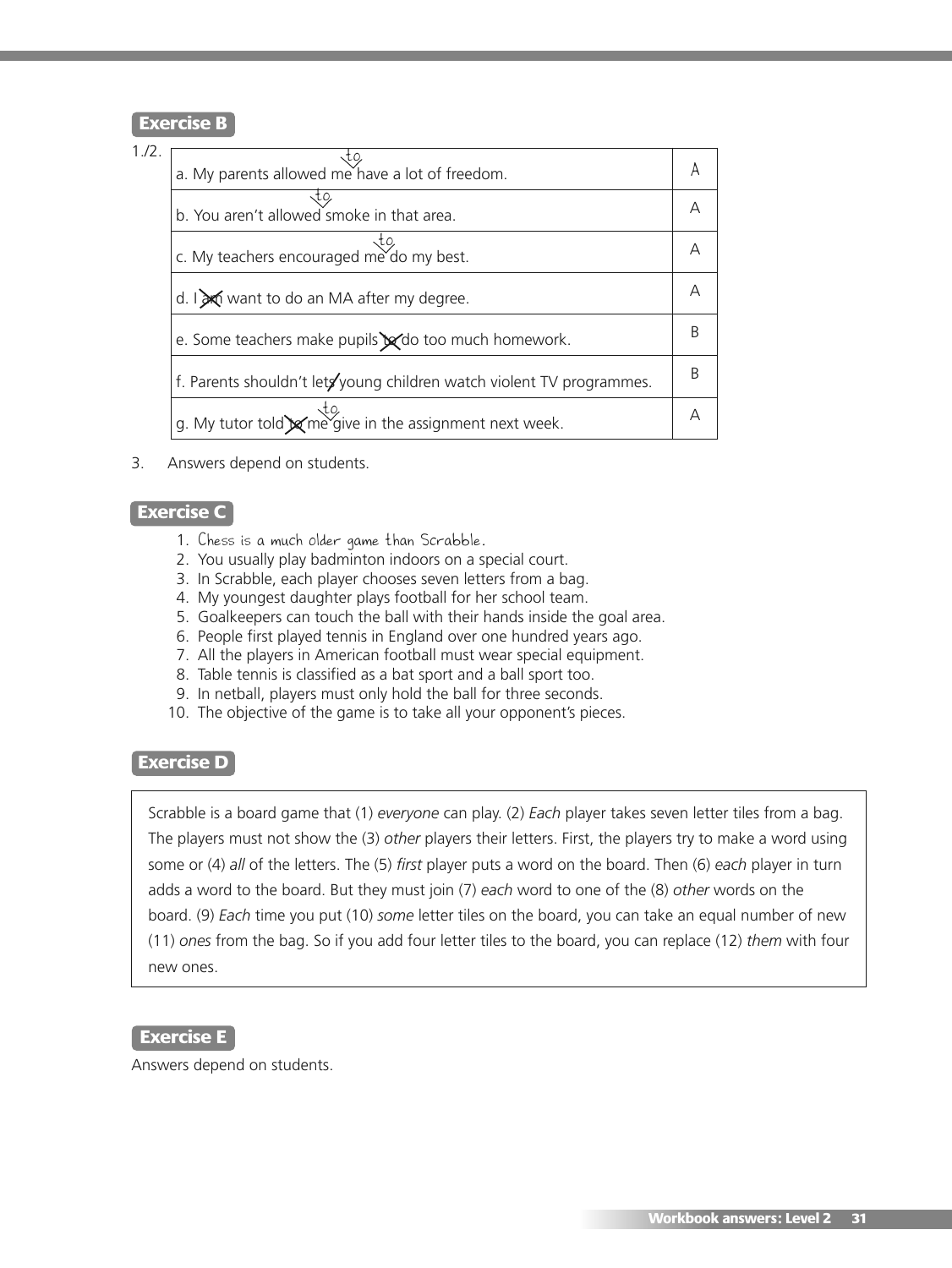# **Theme 5: Nutrition and health – Listening**

| ٠ |  |
|---|--|

 $1.72.$ 

| റഹ        | റററ       |
|-----------|-----------|
| calcium   | explorer  |
| chemical  | correctly |
| energy    | nutrition |
| exercise  | unhealthy |
| mineral   |           |
| normally  |           |
| nutrients |           |
| oranges   |           |

# **Exercise B**

1./2.

| verb         |   | phrase       |
|--------------|---|--------------|
| a. store     | b | a diet       |
| b. go on     | e | a meal       |
| c. damage    | f | a restaurant |
| d. take      | a | energy       |
| e. have      | d | exercise     |
| f. recommend | h | fat          |
| g. feel      | q | hungry       |
| h he         | C | your health  |

# **Exercise C**

- 1. Answers depend on students.
- 2./3. a. 'calcium
	- b. carbo'hydrate
	- c. 'chemical
	- d. 'elements
	- e. 'fibre
	- f. 'hormone
	- g. mag'nesium
	- h. 'mineral
	- i. 'molecule
	- j. 'nutrient
	- k. 'protein
	- l. 'vitamin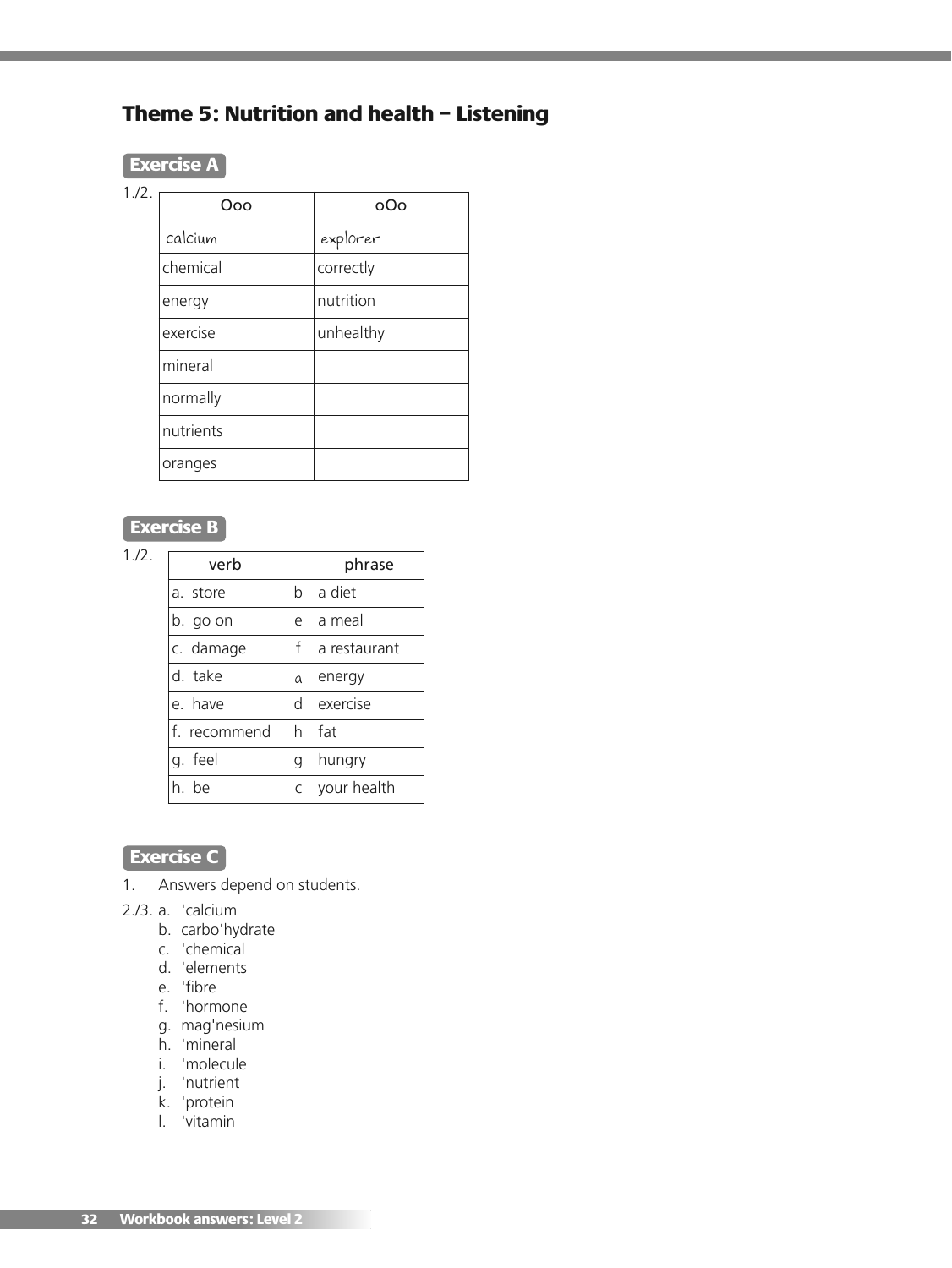1.

| a. celebrate |   | celebration   |  |
|--------------|---|---------------|--|
| b. ceremony  | ✓ | l celebration |  |
| c. event     |   | evening       |  |
| d. invention | ✓ | linvent       |  |
| e. transport | ✓ | travel        |  |
| f. medium    |   | media         |  |
| g. growth    | ✓ | grows         |  |
| h. plays     |   | players       |  |
| i.<br>time   | ✓ | team          |  |
| i. chemical  |   | calcium       |  |
|              |   |               |  |

### **Exercise E**

*We feel hungry* because the body needs energy. The whole body needs energy to move. We get energy from food. However, we have to be careful. If we don't use all the energy from food, the body keeps it as fat. We must eat the right amount of food and we must take exercise to use the extra energy. Of course, we must eat the right kind of food as well. The food we normally eat is called our diet.

### **Exercise F**

- 1. a. Today, I'm going to talk about food.
	- b. The body takes energy *from* food.
	- c. Nutrients help the parts *of* the body work correctly.
	- d. There are several different types *of* nutrient.
	- e. If you have too much *of* a particular type *of* food, you can get fat.
	- f. Some examples *of* chemicals are magnesium and calcium.
	- g. You can find carbohydrates *in* bread and pasta.
	- h. In today's talk, we have looked *at* nutrients.
	- i. I would like you to look *at* some more information.
	- j. Please make some notes *on* different ideas.
	- k. I would like you to do research *on* food groups.
	- l You will need to look *up* the information and note it *down*.

### **Exercise G**

| $\overline{4}$ . | 8              | Finally, the last colours of the rainbow include blue and purple.                                                 |
|------------------|----------------|-------------------------------------------------------------------------------------------------------------------|
|                  | $\overline{3}$ | However, eating five portions of fruit and vegetables a day does<br>not mean eating five apples, or five carrots. |
|                  |                | It is easy to think of lots of vegetables for the green section of the<br>rainbow.                                |
|                  |                | Many nutrition and health experts recommend we eat at least five<br>portions of fruit and vegetables a day.       |
|                  | 6              | Orange is our next colour.                                                                                        |
|                  | 5              | The first colour of the rainbow is red.                                                                           |
|                  | 2              | Why are fruit and vegetables so important?                                                                        |
|                  | 4              | You can use the idea of a rainbow to help you.                                                                    |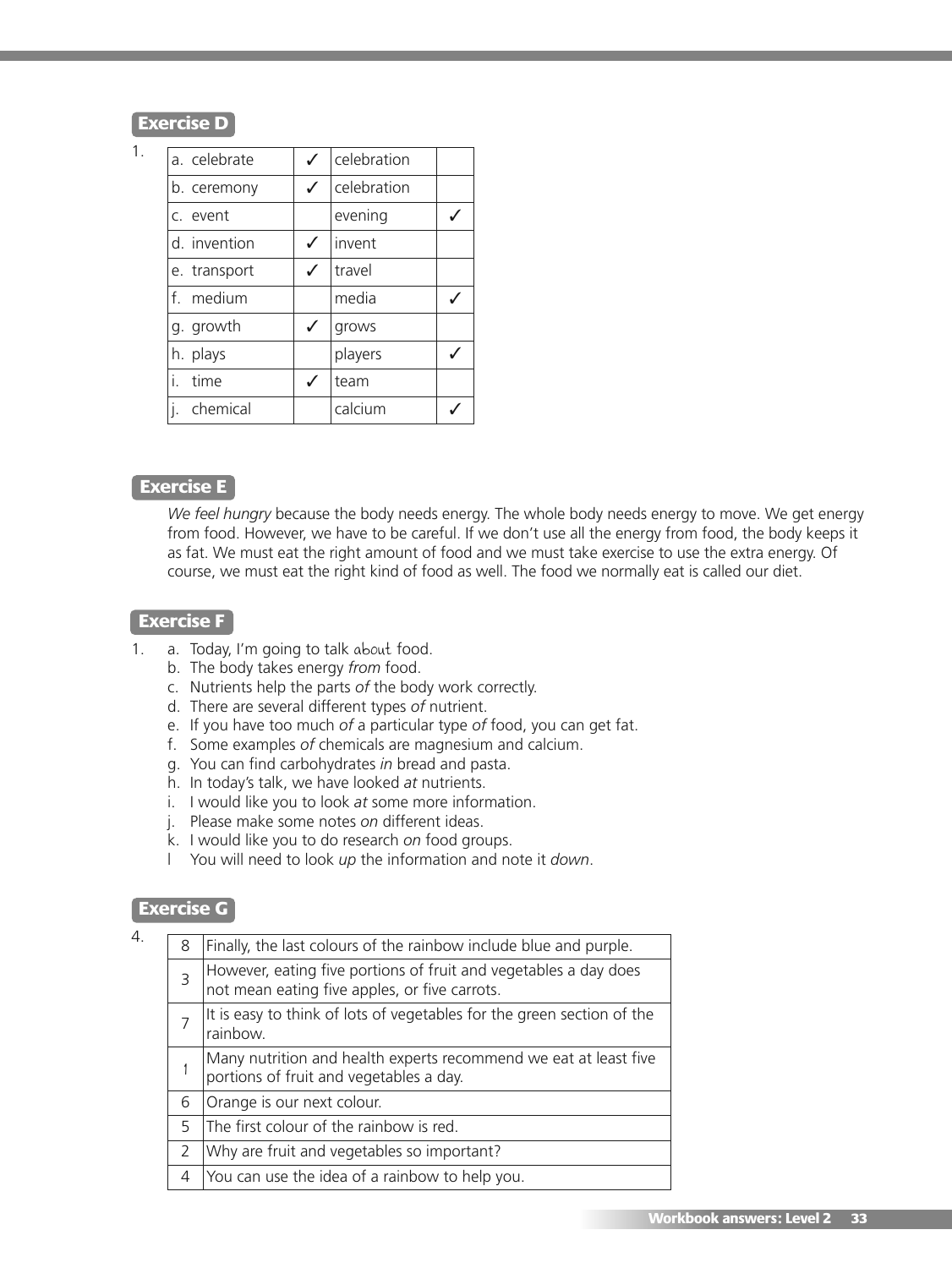

|        | countable     | uncountable |
|--------|---------------|-------------|
|        | biscuit       | butter      |
|        | vegetable     | bread       |
|        | lemon         | rice        |
|        | pea           | chocolate   |
|        | meal          | fruit       |
|        | burger        | cheese      |
|        | chip          | meat        |
| Food   | nut           | fish        |
|        | snack         | food        |
|        | cake          | cake        |
|        | sweets        | cereal      |
|        | yoghurt       | pasta       |
|        | sauce         | sauce       |
|        |               | yoghurt     |
|        |               |             |
|        |               |             |
|        | university    | education   |
|        | advertisement | advertising |
|        | brain         | behaviour   |
|        | mind          | biology     |
|        | danger        | danger      |
| others |               | equipment   |
|        |               | happiness   |
|        |               | music       |
|        |               | psychology  |
|        |               |             |

## **Exercise B**

- 1./2. a. The bread are  $\ell$  is on the table.
	- b. The food in that restaurant isn't / aren't very good.
	- c. There isn't  $\frac{any}{f}$  some milk in the fridge.
	- d. Many children eat less / fewer fruit than in the past.
	- e. Do you like this / these juice? It's / They're a new flavour.
	- f. Would you like a / some meat for dinner?
	- g. Be careful using that / those equipment. It is / they are dangerous.
	- h. I really like this / these vegetables. What is it / are they called?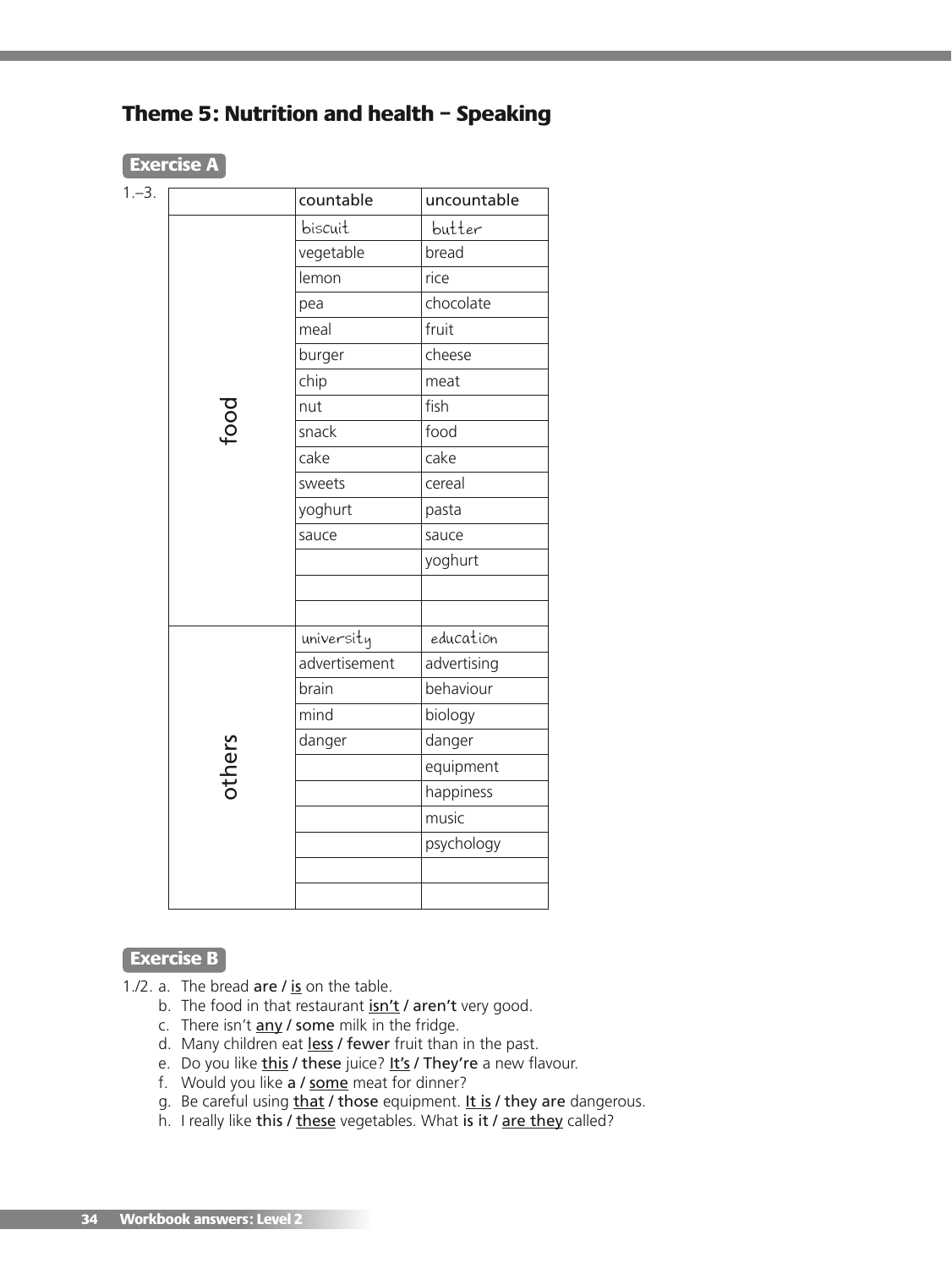- 3. a. The bread is on the table.
	- b. The food in that restaurant isn't very good.
	- c. There isn't any milk in the fridge.
	- d. Many children eat less fruit than in the past.
	- e. Do you like this juice? It's a new flavour.
	- f. Would you like some meat for dinner?
	- g. Be careful using that equipment. It is dangerous.
	- h. I really like these vegetables. What are they called?

## **Exercise C**

Answers depend on students.

### **Exercise D**

1./2.

| a. What would you like?                 | e            | Three or four cups a day.              |
|-----------------------------------------|--------------|----------------------------------------|
| b. Are you ready to order?              | $\Omega$     | A cappuccino, please.                  |
| c. Would you like ice?                  | d            | Certainly.                             |
| d. Could I have tomato ketchup, please? | b            | Could you give us another few minutes? |
| e. How much coffee do you drink?        |              | No, not very often.                    |
| f. Do you eat a lot of vegetables?      | q            | No, sorry, I'm afraid we haven't.      |
| g. Have you got fresh orange juice?     | $\mathsf{C}$ | No, thanks.                            |
| h. Where do I pay?                      | h            | Over there, at the cash desk.          |
| i. Is the Thai red curry very hot?      |              | Yes, it's quite spicy.                 |

### **Exercise E**

- 1./2. a. My name is Bani and I come from *–* India.
	- b. I work in *a* pickle factory.
	- c. I get up at about 8.00 a.m. and have *–* breakfast.
	- d. *The* meal is always *–* tea and *a* piece of bread.
	- e. I do *the* cleaning and then I go to *–* work at *the* factory.
	- f. I mix *–* spices into the fruit and vegetable mixture.
	- g. We mainly use *–* lemons, mangoes or green chillies.
	- h. I get *–* lunch at *–* work.
	- i. There is *a* break at half past twelve.
	- j. *–* lunch is usually *–* bread, vegetables, rice and curry with *a* glass of water.
	- k. I finish *–* work at 5.00 p.m.
	- l. I do *–* more cleaning and other housework.
	- m. We have *–* dinner at 9.00 p.m.
	- n. It is usually *the* same as lunch.

#### **Exercise F**

Answers depend on students.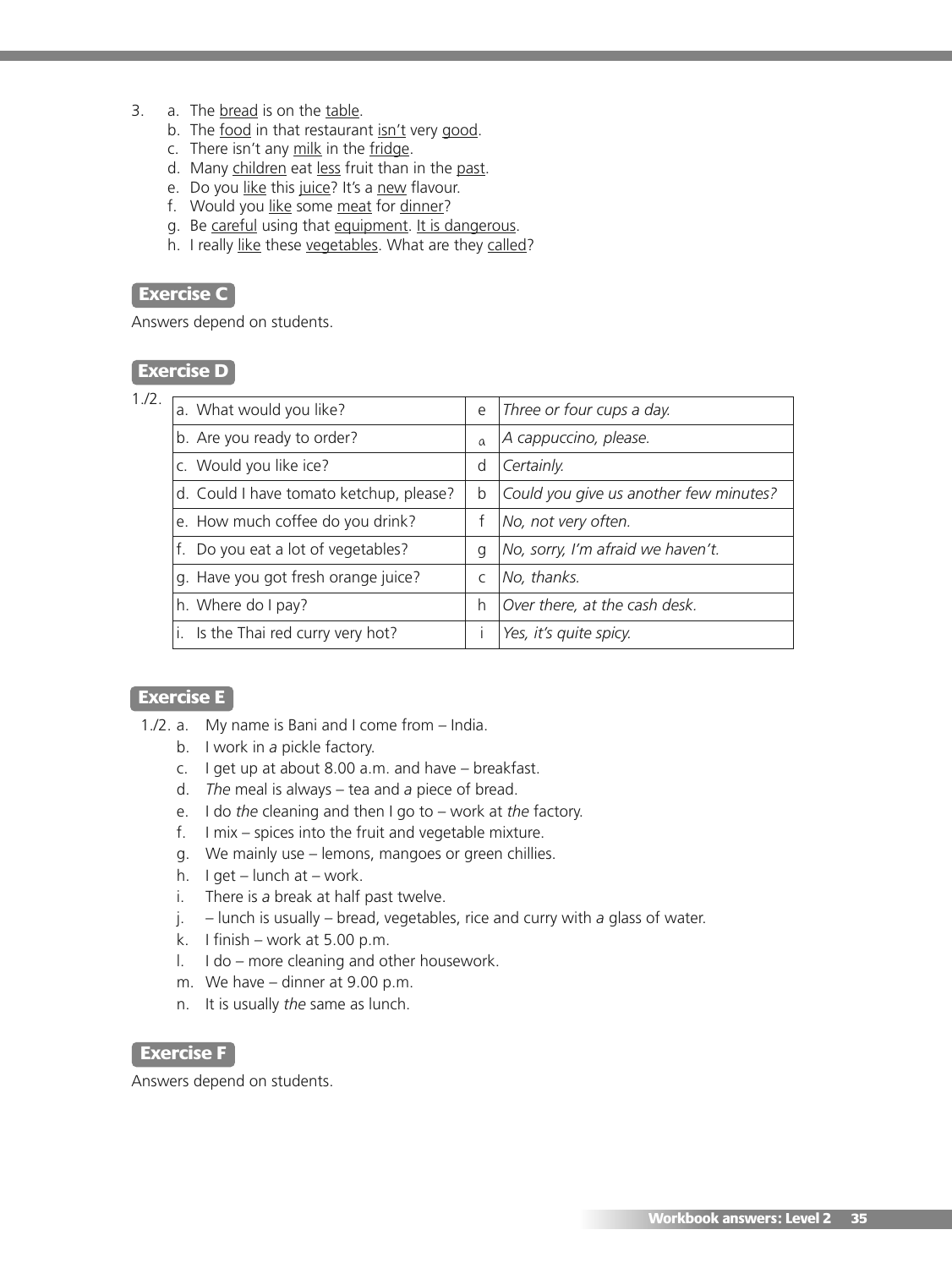# **Theme 5: Nutrition and health – Reading**

#### **Exercise A**

1.

| verbs        | nouns          |
|--------------|----------------|
| a. recommend | recommendation |
| b. balance   | balance        |
| c. damage    | damage         |
| d. die       | death          |
| e. preserve  | preservation   |
| f. reduce    | reduction      |
| g. solve     | solution       |
| h. starve    | starvation     |
| i. store     | store          |
| vary         | variety        |

### **Exercise B**

- 1. put on: clothes, potatoes, weight, a watch, glasses, the TV, music, a concert, make-up
- 2. Answers depend on students.
- 3. a. I'll just put these files *back/away* before I go home.
	- b. You can make the salad and I'll put the pasta *on*.
	- c. That lecturer puts *across* her points very clearly.
	- d. Our tutorial has been put *off* until next week.
	- e. Finally, he said 'see you later' and put the phone *down*.
	- f. It started to rain. The office workers put *out* their cigarettes and went back inside.
	- g. Don't put *off* your assignment. You should start it tonight.
	- h. They're putting *up* a new accommodation block near the town centre.
	- i. Don't forget to put the rubbish bins *out* today.
	- j. They've put *on* a bus for the visit to the museum.

## **Exercise C**

1. Answers depend on students.